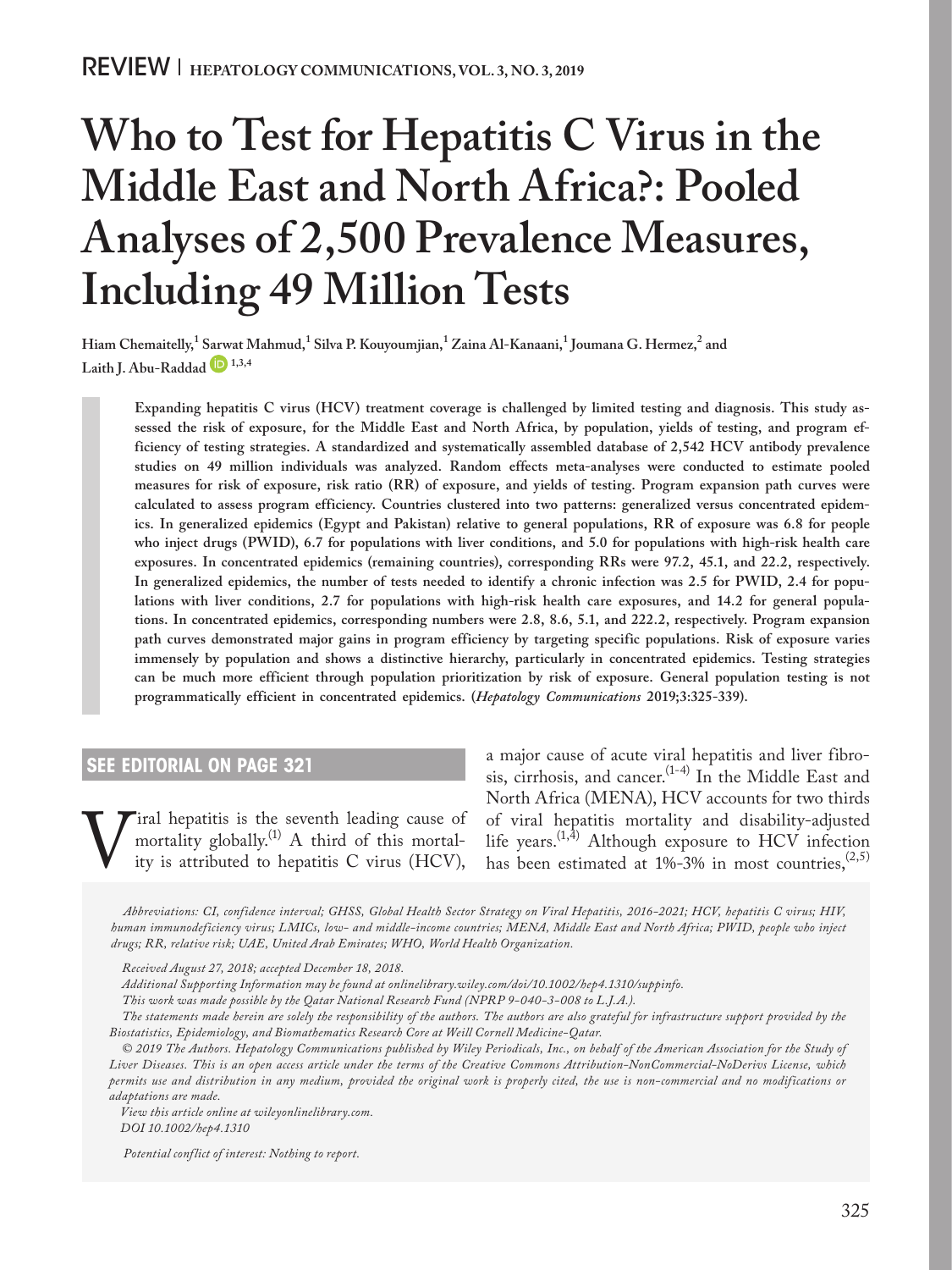disproportionate infection levels are found in the MENA countries. $(2,3,5,6)$  In this region, antibody prevalence has reached high levels in populous countries, particularly in Egypt and Pakistan, at  $10.0\%$ <sup>(7-1</sup>)  $^{10)}$  and 4.8%,  $^{(11-13)}$  respectively.

It has been recently estimated that 71 million people are chronically infected with HCV worldwide, including 15 million in the MENA region, which is the most affected.<sup> $(1,4)$ </sup> Most of those infected, however, are unaware of their infection; infection is mostly asymptomatic until advanced stages of disease.<sup>(14)</sup> With the breakthroughs in treatment, namely the development of highly efficacious oral direct-acting antivirals  $(DAAs)$ ,  $(15-17)$  and the rapid drop in treatment regimen costs from more than \$80,000 to only \$100 in some resource-limited countries, such as Egypt<sup>(18,19)</sup> and Pakistan,<sup>(20,21)</sup> availability and accessibility of effective treatment have been rendered surmountable challenges. Nonetheless, diagnosis of those infected has become a global challenge to address this disease burden and to control transmission.

In the context of this historical opportunity to cure HCV infections, achieve large reductions in disease burden, and even eliminate this blood-borne virus as a public health concern, the World Health Organization (WHO) formulated the Global Health Sector Strategy on Viral Hepatitis, 2016-2021  $(GHSS)^{(22)}$  and established service coverage targets to eliminate HCV as a public health threat by  $2030$ .<sup>(22,23)</sup> The strategy specifically calls for scaling up testing and treatment to achieve by 2030 target coverage levels of 90% for HCV diagnosis, 80% for HCV treatment, as well as 80% reduction in HCV incidence. $(4,22,23)$ 

These ambitious targets are challenged by the logistics of establishing programs that can achieve such coverage targets, more so in low- and middle-income countries (LMICs). The cost for testing, for example, remains a challenge despite the amendment of the screening algorithm from a three- to two-step approach. $(24,25)$  The latter consists of a single antibody detection test while discontinuing further confirmatory testing, followed by RNA testing to detect chronic infection. $(24,25)$ 

With the identification of those infected becoming probably the leading challenge for HCV response in the MENA region and elsewhere, we aimed to address who should be tested for HCV so that test and treat programs could be scaled up efficiently and effectively, targeting those most likely to be carriers. Against a dearth of studies on HCV testing in  $LMICs$ ,<sup> $(26,27)$ </sup> we addressed specific questions for the MENA region: (1) Which populations are at higher risk of having been exposed and therefore should be tested? (2) What are the yields of a testing program targeting different populations? (3) How can testing programs be efficiently expanded? The yield of a testing program is defined here as the number of individuals needed to be tested to identify one chronically infected individual.<sup>(28)</sup>

We addressed these questions through an in-depth quantitative assessment of a standardized and systematically assembled database of 2,542 HCV antibody prevalence studies on more than 49 million individuals across 24 countries, which to our knowledge is the largest HCV epidemiology database worldwide. Our overarching aim was to provide the scientific evidence necessary to inform policy and strategic prioritization and resource allocation of programming across

#### **ARTICLE INFORMATION:**

**From the <sup>1</sup> Infectious Disease Epidemiology Group, Weill Cornell Medicine-Qatar, Cornell University, Qatar Foundation-Education City, Doha, Qatar; <sup>2</sup> Department of Communicable Diseases, HIV/Hepatitis/STIs Unit, World Health Organization Regional Office for the Eastern Mediterranean, Cairo, Egypt; <sup>3</sup> Department of Healthcare Policy and Research, Weill Cornell Medicine, Cornell University, New York, NY; <sup>4</sup> College of Health and Life Sciences, Hamad bin Khalifa University, Doha, Qatar.**

#### **ADDRESS CORRESPONDENCE AND REPRINT REQUESTS TO:**

**Laith J. Abu-Raddad, Ph.D. Infectious Disease Epidemiology Group Weill Cornell Medicine-Qatar Qatar Foundation-Education City**

**P.O. Box 24144 Doha, Qatar E-mail: [lja2002@qatar-med.cornell.edu](mailto:lja2002@qatar-med.cornell.edu) Tel.: +974 4492-8321**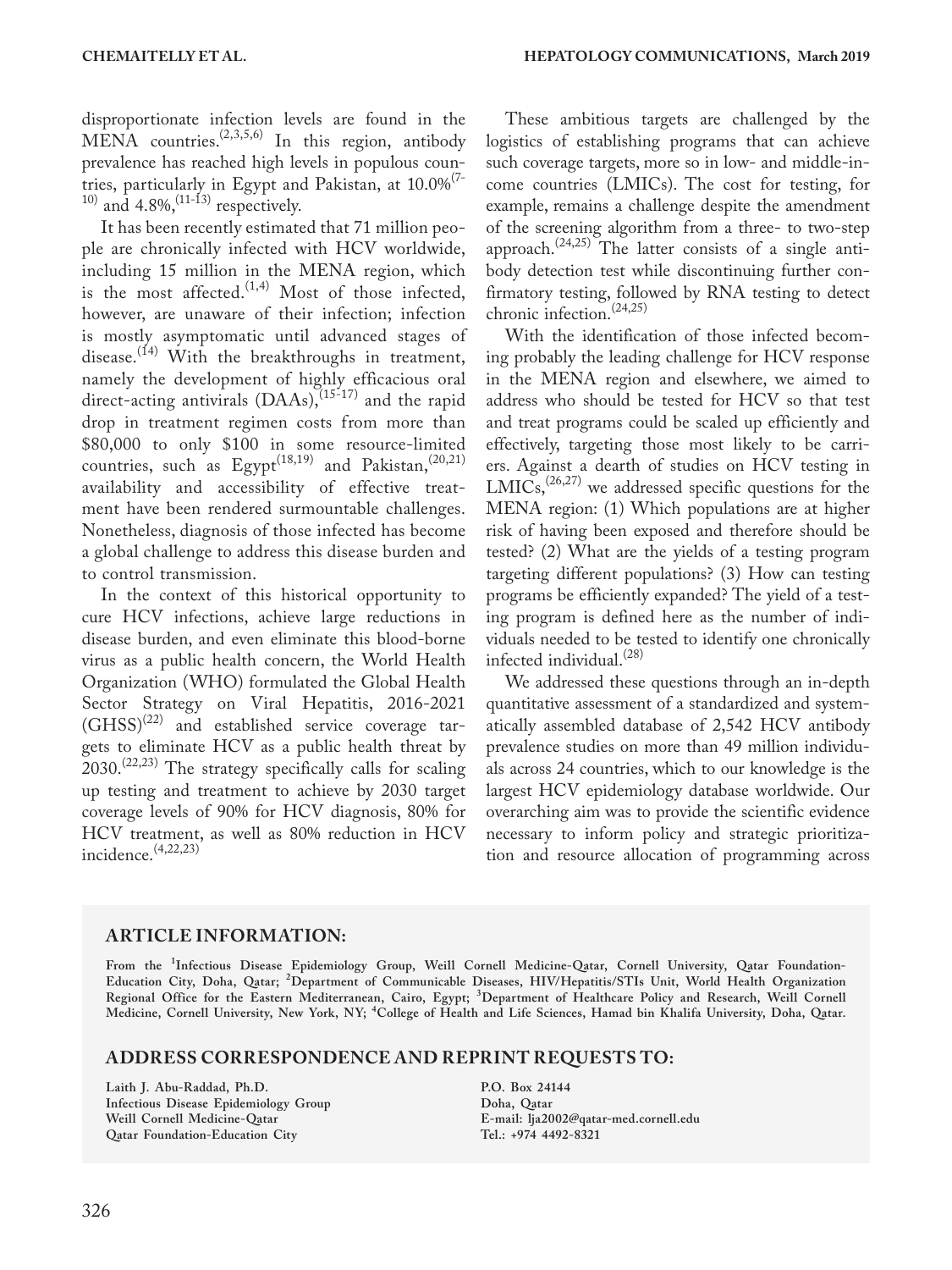MENA countries, the majority of which fall under the umbrella of LMICs. The criticality of this analysis arises from the fact that ill-informed and inefficient testing could have a serious and crippling budgetary impact and may diminish the political enthusiasm to scale up testing and treatment.<sup>(26)</sup>

## **Participants and Methods**

### **DATA SOURCES**

The source of data was the MENA HCV Epidemiology Synthesis Project database, a comprehensive database of HCV epidemiologic measures.<sup>(29)</sup> The database includes 2,542 unique antibody prevalence studies from MENA countries based on testing 49,021,211 individuals, among whom 461,965 were antibody positive.

The database was populated through a series of systematic literature reviews covering every MENA country: Afghanistan,<sup>(30)</sup> Algeria,<sup>(31)</sup> Bahrain,<sup>(32)</sup> Djibouti,<sup>(33)</sup> Egypt,<sup>(9,10)</sup> Iran,<sup>(34)</sup> Iraq,<sup>(35)</sup> Jordan,<sup>(35)</sup> Kuwait,<sup>(32)</sup> Lebanon,<sup>(35)</sup> Libya,<sup>(31)</sup> Mauritania,<sup>(31)</sup> Morocco,<sup>(31)</sup> Oman,<sup>(32)</sup> Pakistan,<sup>(13)</sup> Palestine,<sup>(35)</sup> Qatar,<sup>(32)</sup> Saudi Arabia,<sup>(32)</sup> Somalia,<sup>(33)</sup> Sudan,<sup>(33)</sup>  $Syria<sub>1</sub><sup>(35)</sup>$  Tunisia,<sup>(31)</sup> the United Arab Emirates  $(UAE),$ <sup>(32)</sup> and Yemen.<sup>(33)</sup> These reviews were informed by the Cochrane Collaboration Handbook guidelines,<sup>(36)</sup> and the findings were reported using the Preferred Reporting Items for Systematic Reviews and Meta-Analyses (PRISMA) guidelines.<sup>(37)</sup>

Data sources for these reviews included international scientific databases (PubMed and Embase), regionaland country-level scientific databases (WHO Index Medicus for the Eastern Mediterranean Region, Iraqi Academic Scientific Journals' database, and Iran's Scientific Information Database, among others), relevant country-level (Ministries of Health and Civil Society) and international organizations' reports and routine data, the MENA human immunodeficiency virus (HIV)/acquired immune deficiency syndrome Epidemiology Synthesis Project database,<sup>(38,39)</sup> and abstract archives of nonindexed international scientific conferences.

Search criteria were broad, combining medical index terms (MeSH/Emtree) exploded to cover all subheadings and free text terms for HCV and relevant country names. No language restrictions were used. Data from non-English articles were extracted by native speakers. Records were considered for analysis if published after 1989, the year when HCV was first characterized.<sup>(40,41)</sup>

The database also incorporates recent updates to these systematic reviews as well as unpublished country-level routine data and thus is the most complete database for HCV infection in the MENA region. All HCV prevalence measures were subject to a detailed quality assessment as described<sup>(9,10,13,30-35,42)</sup> and as informed by the Cochrane Collaboration Handbook guidelines.(36)

### **EPIDEMIOLOGIC CLASSIFICATION**

Prevalence studies were classified into six epidemiologic population categories based on an established population classification for the perceived risk of being exposed to HCV infection<sup> $(6,9,10,13,30-35,42-45)$ </sup> and as informed by existing literature.<sup>(3,5,46)</sup> Based on this classification, prisoners were considered a population at intermediate risk because they can be exposed to HCV through practices such as tattooing, piercing, or anal sex. Importantly, a proportion of prisoners also could be people who inject drugs (PWID), with this proportion varying immensely from one setting to another.  $(42,47)$  Patients with HIV were classified based on the status of the HIV epidemic in each country. Specifically, they were considered at high risk whenever the epidemic was dominated by iatrogenic transmission (injecting drug networks, such as in Iran, Libya, and Pakistan) $(47)$  and at intermediate risk whenever the epidemic was dominated by sexual transmission.(48,49)

Definitions and examples illustrating each of these population categories are included in Fig. 1, with further details found in previous studies.<sup>(6,9,10,13,30-35,43-45)</sup> The same definitions were applied to all studies in all countries. All studies among PWID were for current PWID, not ex-PWID who are no longer injecting. Population- and country-mixed samples were excluded from further analysis. Consequently, the analyses included a total of 2,521 prevalence studies on 48,931,779 individuals, among whom 459,598 individuals were antibody positive (Table 1).

The HCV epidemic in each country was classified as either generalized or concentrated. In the absence of a working definition in the literature and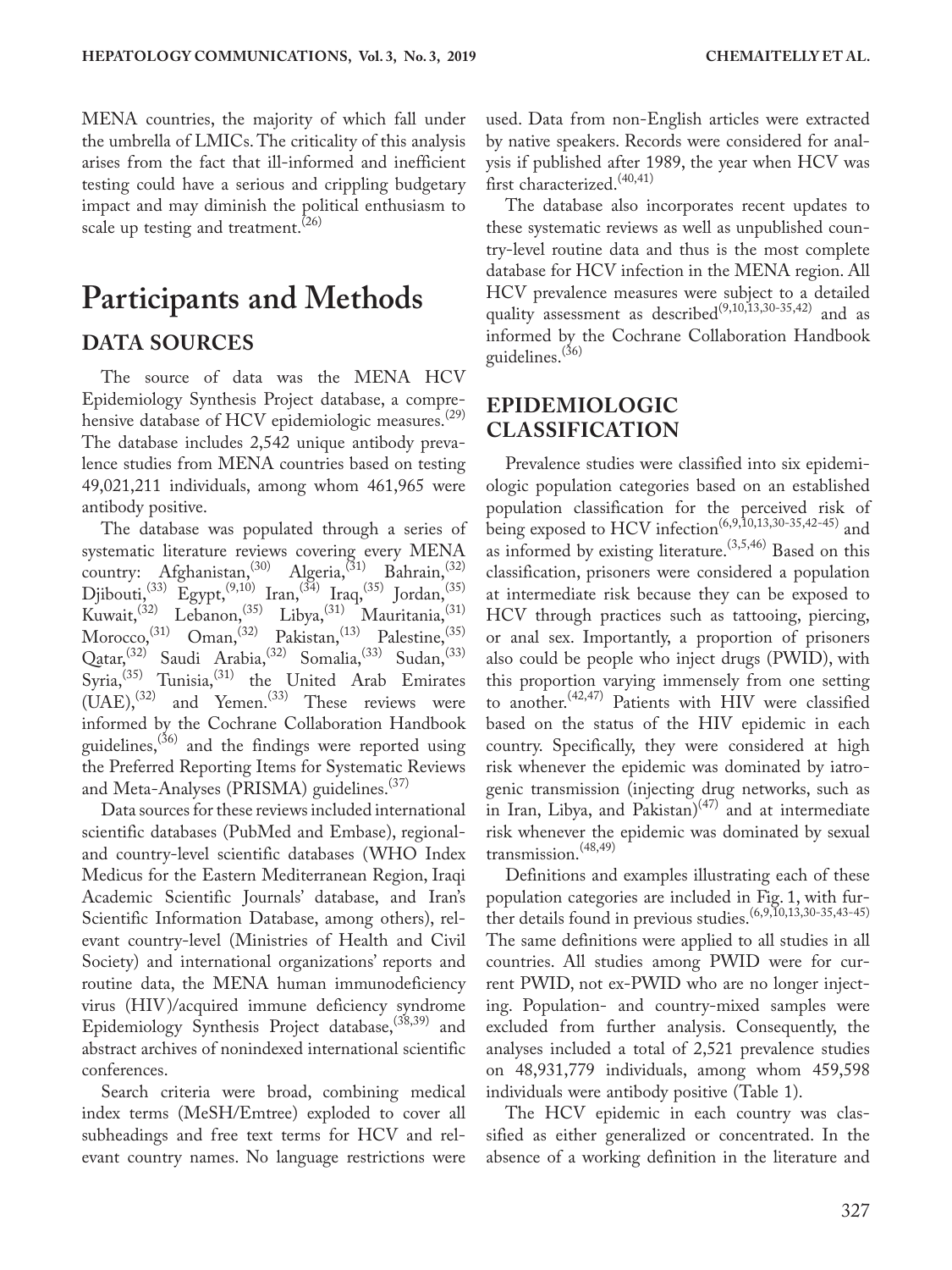#### PEOPLE WHO INJECT DRUGS

Populations perceived to have a high risk for acquiring HCV infection due to sharing of injecting equipment.

#### POPULATIONS WITH HIGH-RISK HEALTH CARE EXPOSURES

Populations perceived to have a high risk for acquiring HCV infection due to a medical condition that requires frequent injections or blood transfusions, such as hemodialysis, thalassemia, and hemophilia, and patients who receive multiple transfusions.

#### POPULATIONS AT INTERMEDIATE RISK

Populations perceived to have a higher risk for acquiring HCV infection than the general population but a lower risk than for people who inject drugs and populations with high-risk health care exposures. These populations include health care workers, household contacts of HCV-infected patients, hospitalized populations, patients with diabetes, patients with sexually transmitted infections, men who have sex with men, female sex workers, noninjecting drug users, prisoners, and barbers.

#### **GENERAL POPULATIONS**

Populations perceived to have a low risk for acquiring HCV infection, such as blood donors, pregnant women, antenatal clinic attendees, outpatient clinic attendees, healthy children and adults, students, general populations recruited from the community or using population-based surveys, army recruits, asylum seekers, and individuals undergoing premarital or pre-employment blood screening.

#### POPULATIONS WITH LIVER CONDITIONS

Populations with liver conditions who potentially could have had these conditions because of HCV infection. These include patients with chronic liver disease, acute viral hepatitis, suspected viral hepatitis, hepatocellular carcinoma, liver cirrhosis, and non-Hodgkin's lymphoma.

#### SPECIAL CLINICAL POPULATIONS

Clinical populations whose risk of exposure to HCV infection is uncertain, such as patients with nonliver-related malignancies, dermatological manifestations, rheumatological disorders, urological disorders, psychiatric disorders, thyroid problems, autoimmune diseases, hemolytic anemia, sickle cell anemia, and patients undergoing renal and liver transplants.

**FIG. 1.** Population epidemiologic classification based on the perceived risk of having been exposed to HCV.

#### **TABLE 1. SUMMARY OF HCV PREVALENCE STUDIES ACROSS THE MENA COUNTRIES, THAT WERE INCLUDED IN ANALYSIS, STRATIFIED BY POPULATION EPIDEMIOLOGIC CATEGORY**

| Population                                       | Number of HCV<br><b>Prevalence Measures</b> | Number of Individuals<br>Tested for HCV | Number of HCV Antibody-Positive<br><i>Individuals</i> |
|--------------------------------------------------|---------------------------------------------|-----------------------------------------|-------------------------------------------------------|
| People who inject drugs                          | 108                                         | 44,094                                  | 17,004                                                |
| Populations with high-risk health care exposures | 440                                         | 123,249                                 | 45,034                                                |
| Populations at intermediate risk                 | 340                                         | 290.721                                 | 31,204                                                |
| General populations                              | 1,182                                       | 48,245,780                              | 299,489                                               |
| Populations with liver conditions                | 245                                         | 131,343                                 | 51,069                                                |
| Special clinical populations                     | 206                                         | 96.592                                  | 15,798                                                |
| All populations                                  | 2.521                                       | 48,931,779                              | 459,598                                               |

in light of a broad understanding of HCV epidemiology,  $^{(6,9,10,13,30-35,43-45,50-55)}$  we defined a generalized epidemic as a pooled mean HCV antibody prevalence in the general population being ≥3% and a concentrated epidemic as a pooled mean prevalence being <3%.

### **QUANTITATIVE ANALYSIS**

### **Risk of Having Been Exposed to HCV Infection**

We assumed that the risk (likelihood) of having been exposed to HCV in a population is equal to the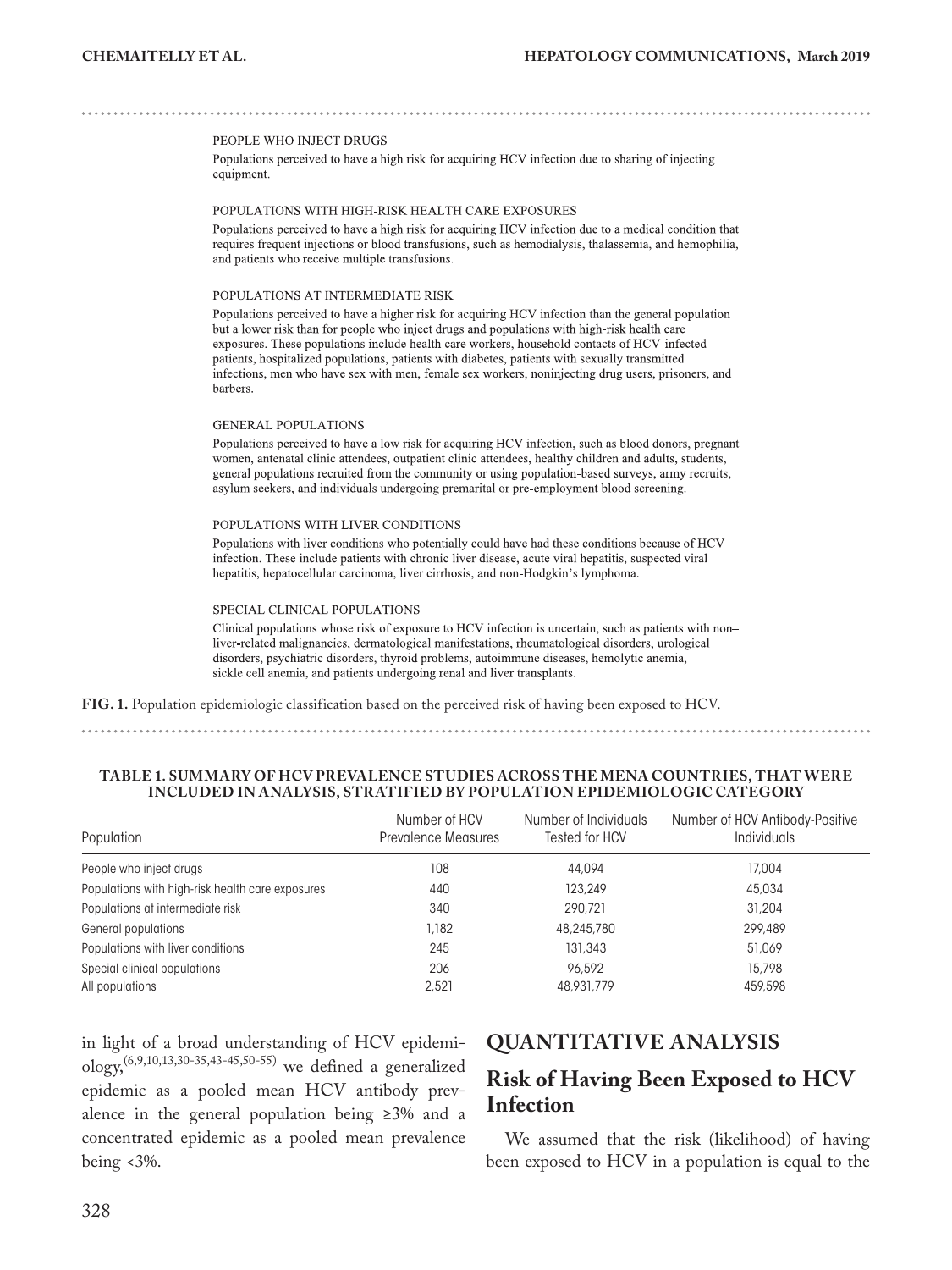mean HCV antibody prevalence in that population. Estimate of the risk of having been exposed to HCV for each epidemiologic population was calculated by pooling prevalence measures belonging to that population category (Fig. 1). Pooling was conducted using DerSimonian–Laird random effects models with inverse variance weighting.<sup> $(56)$ </sup> These meta-analyses were performed at the country, epidemic (generalized/ concentrated), and regional levels. The 95% confidence intervals (CIs) were further reported. Meta-analyses were conducted in R version 3.4.1<sup>(57)</sup> using the meta package.(58)

### **Risk Ratios of Having Been Exposed to HCV Infection**

For each country, we used the combined sample of all prevalence studies for each epidemiologic population to calculate the risk ratio (RR) of having been exposed to HCV infection in that specific population relative to every other population. Specifically, we divided the pooled proportion of HCV antibody-positive individuals for each country for a specific epidemiologic population by that of every other population.

To estimate the pooled mean RR (at the regional level) of having been exposed to HCV for any two epidemiologic populations as well as in the subsets of countries with generalized versus concentrated epidemics, we pooled the country-specific RRs using DerSimonian–Laird random effects meta-analyses with inverse variance weighting.<sup> $(56)$ </sup> The 95% CIs were further reported.

Meta-analyses were conducted in Stata/SE version  $14^{(59)}$  using the metan package.

### **Yields of HCV Testing Programs**

Country-specific, epidemic-specific, and regional estimates for the yields (number of individuals needed to be tested to identify one chronically infected individual) of potential testing programs targeting the different epidemiologic populations were derived using the inverse of the pooled mean risk of having been exposed to  $HCV<sup>(28)</sup>$  In this derivation, a spontaneous clearance rate of 25% was assumed based on estimates from prospective cohort studies.<sup>(60,61)</sup> Of note, a recent modeling study suggested that the HCV spontaneous clearance rate may have been underestimated in prospective cohort studies. $(62)$ 

### **Program Efficiency and Testing Program Expansion Path Curves**

Program expansion path curves were also calculated for the yields in countries with generalized versus concentrated epidemics. A program expansion path curve is a metric of program efficiency that delineates, in a graphical representation, how a program should efficiently be expanded.<sup> $(63,64)$ </sup> This metric as applied here describes the growth in the number of individuals needed to be tested to identify one chronically infected individual as the testing program is expanded one population at a time.

The hierarchy of population expansion was based on the hierarchy of the yield; that is, the expansion path curve was generated by first targeting the population with the lowest number of individuals needed to be tested to identify a case, then adding the population with the second lowest number, and so forth, up to the population with the highest number of individuals needed to be tested to identify a case.

### **SENSITIVITY ANALYSES**

Estimates for the risk of having been exposed to HCV were pooled by applying weights factoring the population size of each country as derived from the United Nations World Population Prospects database.<sup>(65)</sup> The impact of this weighting strategy on the RRs of having been exposed to HCV infection and on the yields of a testing program were further assessed.

Sensitivity analysis comparing estimates based on population-based surveys to those using all measures was further conducted.

## **Results**

The HCV prevalence measures included in analysis stratified by population epidemiologic category are summarized in Table 1.

#### **RISK OF HAVING BEEN EXPOSED**

Results of the pooled analyses for the risk of having been exposed to HCV are presented in Table 2. For PWID, the risk ranged between 25.0% in Lebanon and 94.2% in Libya, with a median of 52.6%. For countries with a generalized epidemic, it was 54.2%,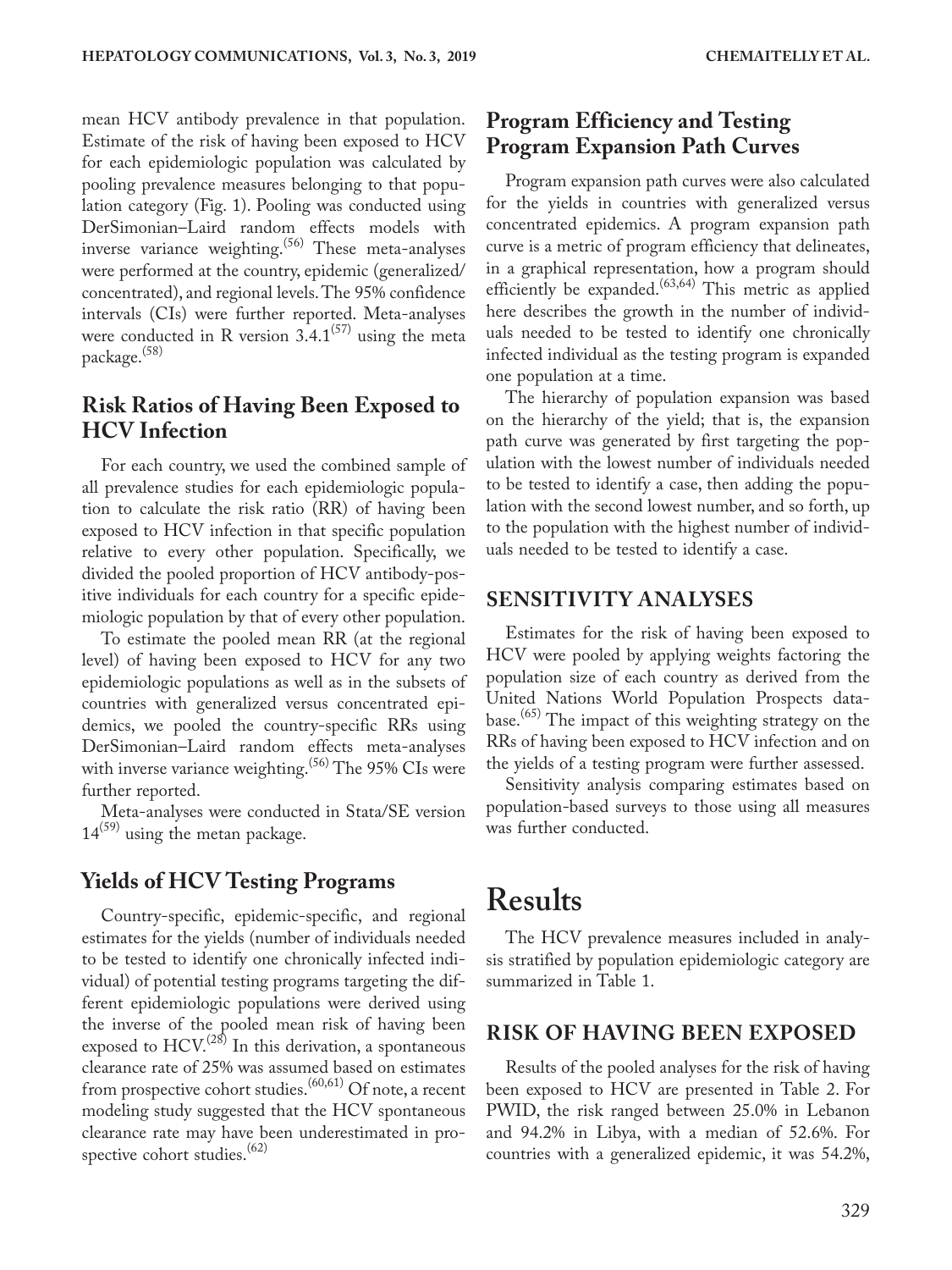#### **TABLE 2. POOLED ESTIMATES FOR THE RISK OF HAVING BEEN EXPOSED TO HCV ACROSS MENA COUNTRIES, STRATIFIED BY POPULATION EPIDEMIOLOGIC CATEGORY**

| Country                                                   | People Who Inject<br>Drugs % (95% CI) | Populations With<br>High-Risk Health<br>Care Exposures %<br>(95% CI) | Populations at<br><b>Intermediate Risk</b><br>% (95% CI) | General<br>Populations %<br>(95% CI) | Populations With<br>Liver Conditions %<br>(95% CI) | <b>Special Clinical</b><br>Populations %<br>(95% CI) |
|-----------------------------------------------------------|---------------------------------------|----------------------------------------------------------------------|----------------------------------------------------------|--------------------------------------|----------------------------------------------------|------------------------------------------------------|
| Afghanistan                                               | 32.87 (25.17-41.07)                   | $NA*$                                                                | 2.34 (1.29-3.67)                                         | $0.74(0.57-0.93)$                    | $NA*$                                              | NA*                                                  |
| Algeria                                                   | $NA^*$                                | 17.86 (11.25-25.55)                                                  | 4.96 (0.00-17.31)                                        | $0.13(0.03 - 0.29)$                  | $NA^*$                                             | 69.7 <sup>†</sup> (65.05-74.09)                      |
| <b>Bahrain</b>                                            | $NA*$                                 | 55.74 (26.35-83.12)                                                  | $NA^*$                                                   | NA*                                  | $NA^*$                                             | 8.19 (0.00-29.70)                                    |
| Djibouti                                                  | $NA*$                                 | $NA^*$                                                               | $NA^*$                                                   | $0.28(0.21-0.37)$                    | $0^+(0.00-0.06)$                                   | NA*                                                  |
| Egypt                                                     | $63.00^{\dagger}$ (52.76-72.44)       | 55.44 (49.12-61.67)                                                  | 13.99 (10.09-18.38)                                      | 11.83 (11.14-12.53)                  | 58.81 (51.46-65.97)                                | 38.67 (32.22-45.33)                                  |
| Iran                                                      | 52.17 (46.88-57.43)                   | 24.80 (20.39-29.48)                                                  | $6.17(3.44-9.58)$                                        | $0.29(0.21-0.37)$                    | 7.52 (4.34-11.43)                                  | 2.65 (1.82-3.61)                                     |
| Iraq                                                      | $NA*$                                 | 19.75 (15.11-24.82)                                                  | 1.26 (0.68-1.98)                                         | $0.18(0.13 - 0.25)$                  | 6.97 (3.86-10.84)                                  | 2.77 (1.79-3.92)                                     |
| Jordan                                                    | NA*                                   | 33.17 (25.27-41.57)                                                  | $0.66^{\dagger}$ (0.02-3.61)                             | $0.15(0.07 - 0.25)$                  | NA*                                                | $40.56^{\dagger}$ (32.43-49.08)                      |
| Kuwait                                                    | NA*                                   | 18.74 (5.73-36.88)                                                   | 5.34 (0.52-14.33)                                        | $1.37(0.05-4.05)$                    | 5.88 (0.00-23.25)                                  | 60.60 <sup>+</sup> (42.14-77.09)                     |
| Lebanon                                                   | 25.03 (4.40-54.51)                    | 7.39 (4.16-11.38)                                                    | 2.16 (0.26-5.36)                                         | $0.15(0.06 - 0.25)$                  | 19.57 <sup>†</sup> (12.03-29.15)                   | $0.00(0.00-0.76)$                                    |
| Libya                                                     | 94.20 <sup>+</sup> (91.46-96.72)      | 27.26 (18.85-36.57)                                                  | 5.38 (1.74-10.73)                                        | $1.59(1.44-1.76)$                    | $NA^*$                                             | 37.79 (24.84-51.69)                                  |
| Mauritania                                                | $NA*$                                 | $NA^*$                                                               | $NA^*$                                                   | $1.10^{+}$ (0.31-2.91)               | $NA^*$                                             | $NA^*$                                               |
| Morocco                                                   | 52.97 (33.11-72.35)                   | 38.34 (18.69-60.15)                                                  | 3.88 (2.32-5.79)                                         | $0.65(0.47-0.86)$                    | 37.94 (3.70-81.56)                                 | 9.02 (3.87-15.87)                                    |
| Oman                                                      | $48.05^{\dagger}$ (43.64-52.47)       | 33.71 (20.83-47.93)                                                  | $NA^*$                                                   | $0.75(0.60-0.92)$                    | NA*                                                | 8.80 (0.92-22.66)                                    |
| Pakistan                                                  | 53.63 (36.21-70.62)                   | 32.84 (25.34-40.78)                                                  | 12.94 (10.85-15.18)                                      | $6.15(5.68-6.65)$                    | 55.10 (48.19-61.91)                                | 24.56 (12.58-38.91)                                  |
| Palestine                                                 | 41.58 (36.24-47.02)                   | 10.34 (5.64-16.17)                                                   | NA*                                                      | $0.24(0.18-0.30)$                    | NA*                                                | NA*                                                  |
| Qatar                                                     | $NA*$                                 | 44.61 (35.90-53.58)                                                  | NA*                                                      | 1.90 (1.09-2.93)                     | 33.08 (18.48-49.47)                                | $9.00^{\dagger}$ (4.19-16.40)                        |
| Saudi Arabia                                              | 58.67 (18.17-93.10)                   | 46.74 (43.12-50.37)                                                  | 8.95 (4.01-15.49)                                        | $0.75(0.68-0.82)$                    | 27.23 (20.96-33.97)                                | 11.16 (7.86-14.92)                                   |
| Somalia                                                   | $NA^*$                                | $NA^*$                                                               | $1.71(0.10-4.56)$                                        | $1.07(0.32-2.15)$                    | 20.18 (4.52-42.62)                                 | NA*                                                  |
| Sudan                                                     | NA*                                   | 18.42 (8.42-31.07)                                                   | $0.70(0.29-1.24)$                                        | $1.36(0.63-2.31)$                    | 7.32 (1.26-17.0)                                   | 5.21 (0-17.08)                                       |
| Syria                                                     | 39.62 (7.03-78.46)                    | 43.53 (26.34-61.56)                                                  | 2.98 (1.77-4.45)                                         | $0.41(0.36 - 0.47)$                  | $1.04^{\dagger}$ (0.13-3.69)                       | 48.00 <sup>+</sup> (27.80-68.69)                     |
| Tunisia                                                   | $85.61^{\dagger}$ (78.44-91.11)       | 25.05 (20.24-30.17)                                                  | $6.30(1.31-14.38)$                                       | $0.60(0.44 - 0.79)$                  | 22.42 (10.02-37.78)                                | 10.69 (0.28-30.97)                                   |
| <b>United Arab</b><br>Emirates                            | NA*                                   | 24.00 <sup>+</sup> (19.35-30.09)                                     | 15.74 (3.58-33.94)                                       | 2.02 (1.25-2.96)                     | NA*                                                | $NA^*$                                               |
| Yemen                                                     | NA*                                   | 45.03 (33.10-57.25)                                                  | $1.63(0.39-3.61)$                                        | $1.61(1.12-2.20)$                    | 25.09 (15.61-35.90)                                | 10.32 (6.22-15.29)                                   |
|                                                           | Pooled estimates using all measures   |                                                                      |                                                          |                                      |                                                    |                                                      |
| Countries with a<br>generalized<br>epidemic <sup>#</sup>  | 54.24 (37.67-70.34)                   | 48.97 (43.68-54.27)                                                  | 13.33 (11.62-15.14)                                      | 9.42 (8.96-9.88)                     | 56.72 (51.45-61.91)                                | 34.05 (27.10-41.35)                                  |
| Countries with a<br>concentrated<br>epidemic <sup>§</sup> | 48.14 (42.88-53.43)                   | 26.38 (23.69-29.15)                                                  | 4.14 (3.17-5.22)                                         | $0.60(0.55-0.64)$                    | 15.55 (12.38-18.98)                                | 7.36 (5.65-9.26)                                     |
| All countries                                             | 49.06 (43.88-54.25)                   | 30.10 (27.60-32.67)                                                  | $6.59(5.67-7.5/)$                                        | 2.44 (2.33-2.56)                     |                                                    | 34.75 (30.88-38.73) 15.63 (12.09-19.51)              |
|                                                           |                                       | Sensitivity analysis-Pooled estimates with population size weighting |                                                          |                                      |                                                    |                                                      |
| Countries with a<br>generalized<br>epidemic <sup>#</sup>  | 53.83 (37.27-69.97)                   | 49.22 (44.09-54.36)                                                  | 13.34 (11.74-15.02)                                      | 10.07 (9.66-10.49)                   |                                                    | 56.88 (51.66-62.03) 33.87 (26.70-41.44)              |
| Countries with a<br>concentrated<br>epidemic <sup>§</sup> | 48.21 (43.44-52.99)                   | 26.19 (23.35-29.14)                                                  | 4.06 (2.99-5.28)                                         | $0.73(0.69-0.76)$                    | 15.50 (12.45-18.80)                                | 7.03 (5.87-8.28)                                     |
| All countries                                             | 49.04 (43.79-54.31)                   | 30.11 (27.51-32.77)                                                  | $6.58(5.79-7.41)$                                        | 2.89 (2.74-3.03)                     | 34.79 (31.05-38.63)                                | 15.40 (11.64-19.56)                                  |

Mean Risk of Having Been Exposed to HCV

\*NA indicates that no estimates were available because no prevalence studies were identified.

†Point estimate for HCV prevalence based on a single study.<br>‡Classification based on the pooled mean HCV antibody prevalence in the general population being ≥3% (includes Egypt and Pakistan).<br><sup>§</sup>Classification based on th other than Egypt and Pakistan).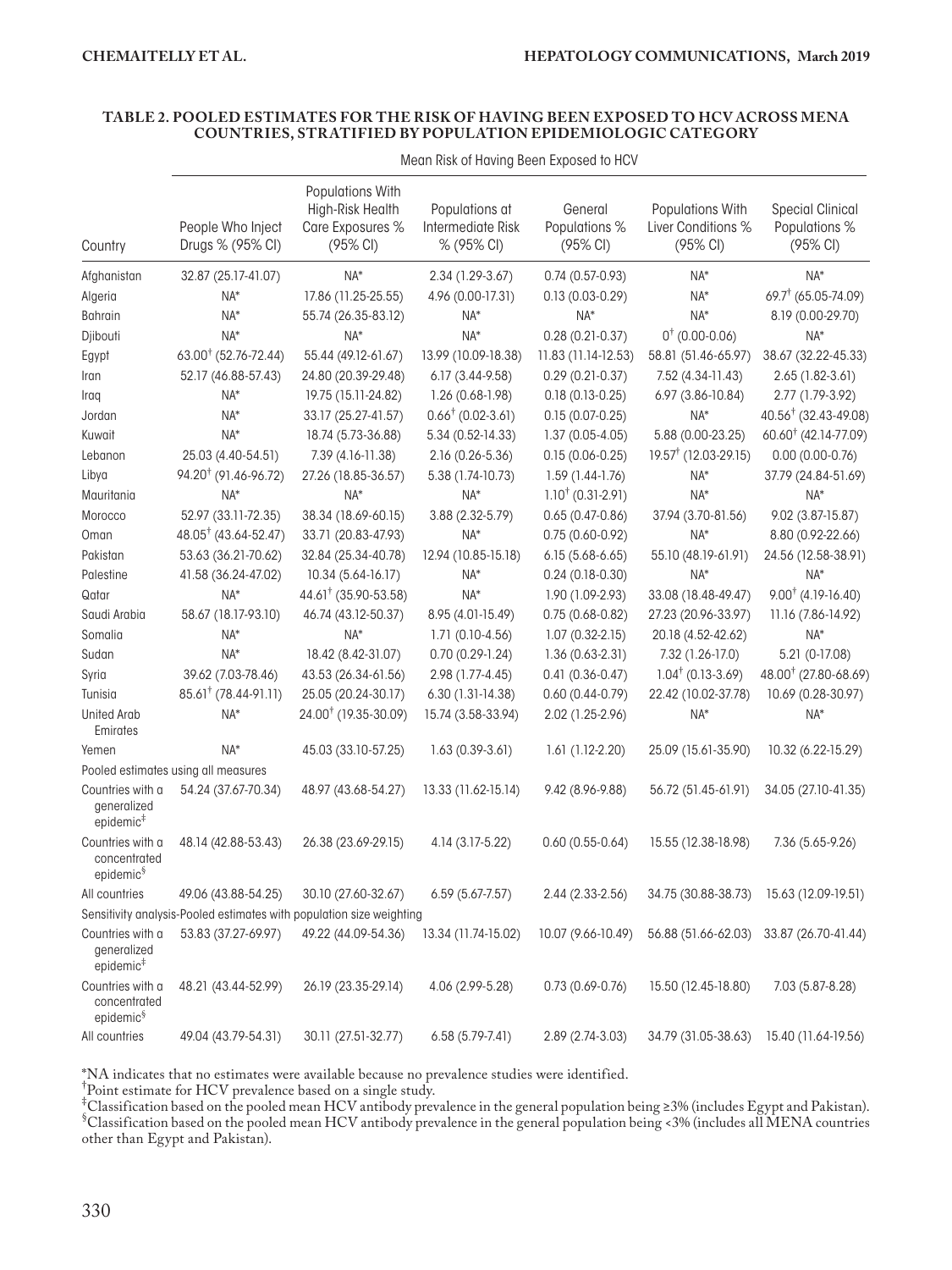and for those with a concentrated epidemic, it was 48.1%. For the MENA region as a whole, it was 49.1%.

For populations with high-risk health care exposures, the risk ranged between 7.4% in Lebanon and 55.7% in Bahrain, with a median of 30.1%. The risk was 49.0% for countries with a generalized epidemic, 26.4% for countries with a concentrated epidemic, and 30.1% for all the MENA countries.

For populations at intermediate risk, the risk was lower, ranging between 0.7% in Jordan and 15.7% in the UAE, with a median of 4.4%. The risk was 13.3% for countries with a generalized epidemic, 4.1% for countries with a concentrated epidemic, and 6.6% for all the MENA countries.

For general populations, the risk ranged between 0.1% in Algeria and 11.8% in Egypt, with a median of 0.8%. The risk was 9.4% for countries with a generalized epidemic, only 0.6% for countries with a concentrated epidemic, and 2.4% for all the MENA countries.

For populations with liver conditions, the risk ranged between 0% in Djibouti and 58.8% in Egypt, with a median of 20.2%. The risk was 56.7% for countries with a generalized epidemic, 15.6% for countries with a concentrated epidemic, and 34.8% for all the MENA countries.

For special clinical populations, the risk ranged between 0% in Lebanon and 69.7% in Algeria, with a median of 10.5%. The risk was 34.1% for countries with a generalized epidemic, 7.4% for countries with a concentrated epidemic, and 15.6% for all the MENA countries.

Risk estimates for specific subpopulations by epidemic type and for all the MENA region are presented in Supporting Table S1.

### **RRs OF HAVING BEEN EXPOSED**

The pooled mean RRs of having been exposed to HCV infection are presented in Supporting Table S2 for any two combinations of the population epidemiologic categories. These pooled mean RRs are also shown in Fig. 2 relative to general populations for countries with a generalized epidemic (Fig. 2A), for countries with a concentrated epidemic (Fig. 2B), and for the MENA region as a whole (Fig. 2C).

Relative to general populations, for countries with a generalized epidemic, the pooled mean RR ranged between 1.6 for populations at intermediate risk and 6.8 for PWID. For countries with a concentrated epidemic, the pooled mean RR ranged between 5.5 for populations at intermediate risk and 97.2 for PWID. For the MENA region as a whole, the pooled mean RR ranged between 4.8 for populations at intermediate risk and 62.5 for PWID.

### **YIELDS OF A TESTING PROGRAM**

The yields in a testing program, i.e., the number of individuals needed to be tested to identify one chronically infected individual, are presented in Table 3 for each population epidemiologic category for each country. For PWID, the number needed to be tested to identify one case ranged from 1.4 in Libya to 5.3 in Lebanon, with a median of 2.5. For countries with a generalized epidemic, it was 2.5, and for those with a concentrated epidemic, it was 2.8. For the MENA region as a whole, it was 2.7.

For populations with high-risk health care exposures, the number needed to be tested ranged from 2.4 in Bahrain and Egypt to 18.0 in Lebanon, with a median of 4.5. It was 2.7 for countries with a generalized epidemic, 5.1 for countries with a concentrated epidemic, and 4.4 for all the MENA countries.

For populations at intermediate risk, the number that needed to be tested ranged from 8.5 in the UAE to 202.0 in Jordan, with a median of 30.6. It was 10.0 for countries with a generalized epidemic, 32.2 for countries with a concentrated epidemic, and 20.2 for all the MENA countries.

For general populations, the number needed to be tested was higher, ranging from 11.3 in Egypt to 1,025.6 in Algeria, with a median of 177.8. It was 14.2 for countries with a generalized epidemic, 222.2 for countries with a concentrated epidemic, and 54.6 for all the MENA countries.

For populations with liver conditions, the number needed to be tested ranged from 2.3 in Egypt to 128.2 in Syria, with a median of 6.3. It was 2.4 for countries with a generalized epidemic, 8.6 for countries with a concentrated epidemic, and 3.8 for all the MENA countries.

For special clinical populations, the number needed to be tested ranged from 1.9 in Algeria to 50.3 in Iran, with a median of 12.5. It was 3.9 for countries with a generalized epidemic, 18.1 for countries with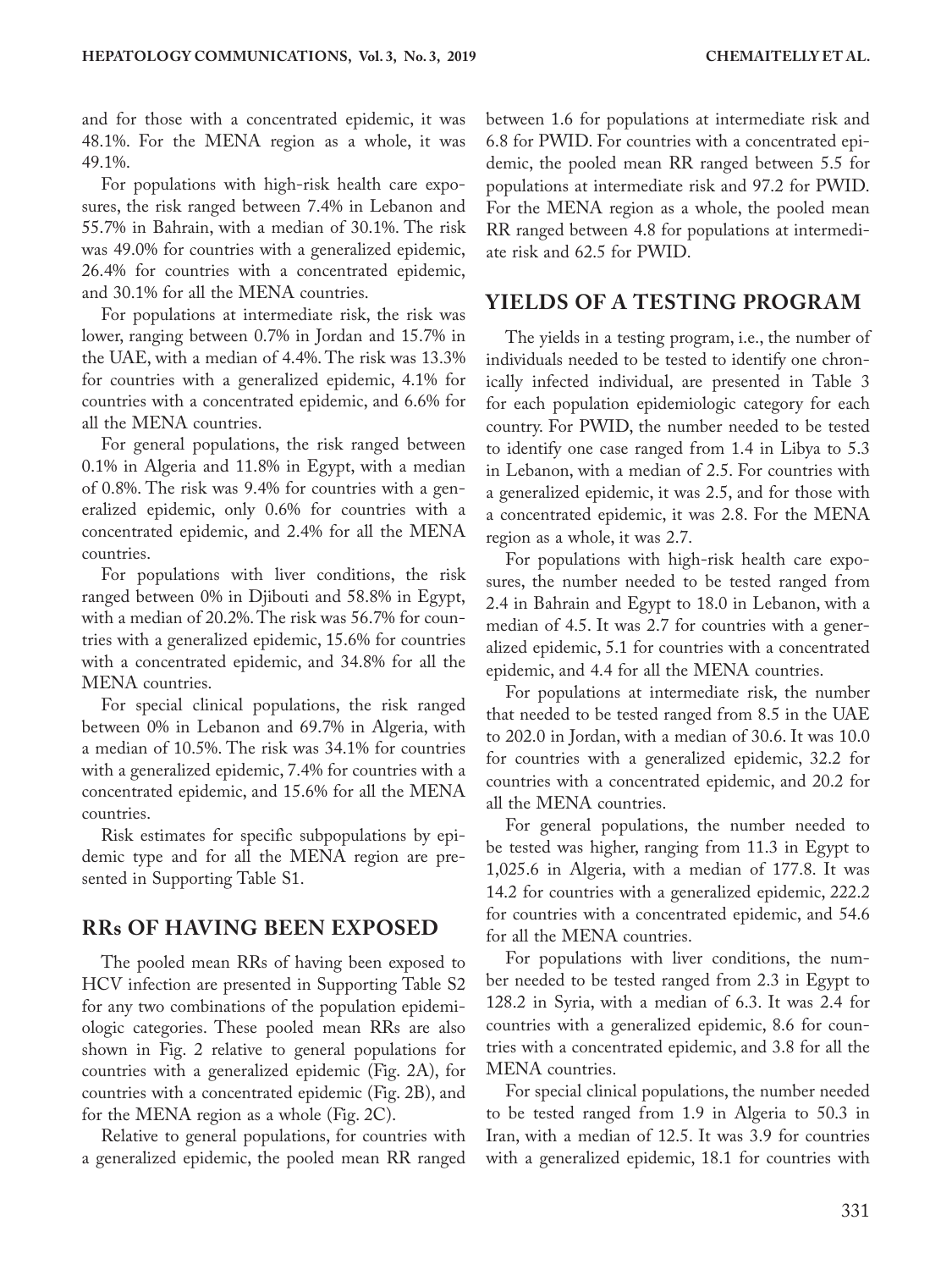

**FIG. 2.** Hierarchy of risk of exposure to the infection in MENA countries. (A) Pooled RR of having been exposed to HCV, relative to general populations, for the different population epidemiologic categories for countries with a generalized epidemic (Egypt and Pakistan). (B) Pooled RR relative to general populations but for countries with a concentrated epidemic. (C) Pooled RR relative to general populations for all countries.

. . . . . . . .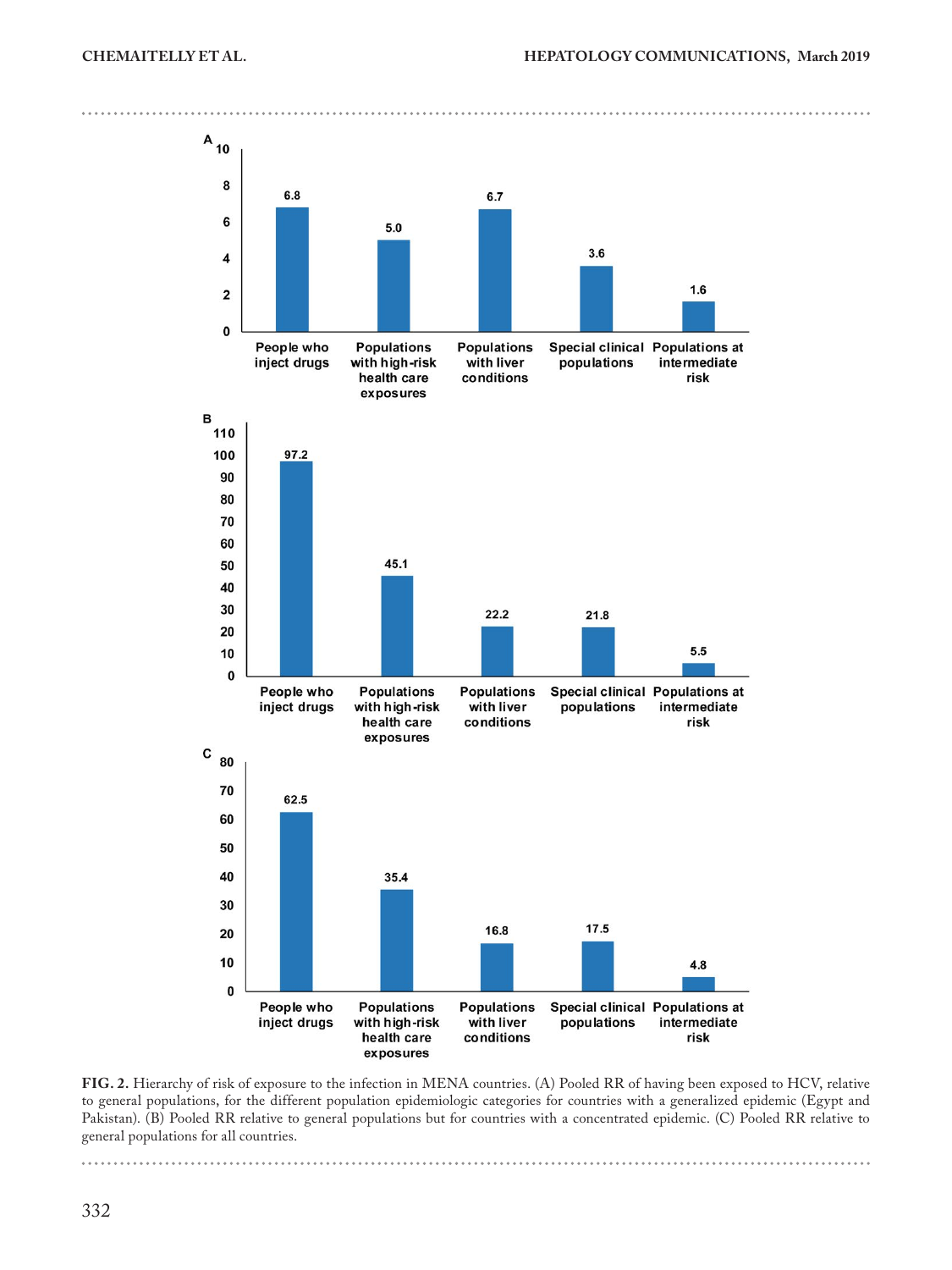#### **TABLE 3. YIELDS OF A TESTING PROGRAM TARGETING POPULATIONS AT DIFFERENT RISKS OF BEING EXPOSED TO HCV IN MENA COUNTRIES**

|                                                                                                               | mannocritical individuals necucularly be resident to fuering One Hovi Unionically integred individual (7070 Or |                                                               |                                     |                               |                                             |                                        |  |
|---------------------------------------------------------------------------------------------------------------|----------------------------------------------------------------------------------------------------------------|---------------------------------------------------------------|-------------------------------------|-------------------------------|---------------------------------------------|----------------------------------------|--|
| Country                                                                                                       | People Who<br><b>Inject Drugs</b>                                                                              | Populations With<br>High-Risk Health<br><b>Care Exposures</b> | Populations at<br>Intermediate Risk | General<br>Populations        | Populations With<br><b>Liver Conditions</b> | <b>Special Clinical</b><br>Populations |  |
| Afghanistan                                                                                                   | $4.1(3.2-5.3)$                                                                                                 | $NA^*$                                                        | 57.0 (36.3-103.4)                   | 180.2 (143.4-233.9)           | $NA^*$                                      | NA*                                    |  |
| Algeria                                                                                                       | NA*                                                                                                            | $7.5(5.2-11.9)$                                               | $26.9(7.7--^{\dagger})$             | 1025.6<br>$(459.8 - 4444.4)$  | $NA^*$                                      | $1.9(1.8-2.0)$                         |  |
| <b>Bahrain</b>                                                                                                | NA*                                                                                                            | $2.4(1.6-5.1)$                                                | NA*                                 | $NA^*$                        | $NA^*$                                      | $16.3(4.5--^{\dagger})$                |  |
| Djibouti                                                                                                      | NA*                                                                                                            | $NA^*$                                                        | $NA^*$                              | 476.2 (360.4-634.9)           | $NA^+$                                      | NA*                                    |  |
| Egypt                                                                                                         | $2.1(1.8-2.5)$                                                                                                 | $2.4(2.2-2.7)$                                                | $9.5(7.3-13.2)$                     | $11.3(10.6-12.0)$             | $2.3(2.0-2.6)$                              | $3.4(2.9-4.1)$                         |  |
| Iran                                                                                                          | $2.6(2.3-2.8)$                                                                                                 | $5.4(4.5-6.5)$                                                | 21.6 (13.9-38.8)                    | 459.8 (360.4-634.9)           | 17.7 (11.7-30.7)                            | 50.3 (36.9-73.3)                       |  |
| Iraq                                                                                                          | NA*                                                                                                            | $6.8(5.4-8.8)$                                                | 105.8 (67.3-196.1)                  | 740.7<br>$(533.3-1,025.6)$    | 19.1 (12.3-34.5)                            | 48.1 (34.0-74.5)                       |  |
| Jordan                                                                                                        | NA*                                                                                                            | $4.0(3.2-5.3)$                                                | 202 (36.9-6,666.7)                  | 888.9<br>$(533.3-1,904.8)$    | NA*                                         | $3.3(2.7-4.1)$                         |  |
| Kuwait                                                                                                        | NA*                                                                                                            | $7.1(3.6-23.3)$                                               | 25.0 (9.3-256.4)                    | 97.3 (32.9-2,666.7)           | $22.7(5.7 -)^+$                             | $2.2(1.7-3.2)$                         |  |
| Lebanon                                                                                                       | $5.3(2.4-30.3)$                                                                                                | 18.0 (11.7-32.1)                                              | 61.7 (24.9-512.8)                   | 888.9<br>$(533.3 - 2, 222.2)$ | $6.8(4.6-11.1)$                             | $NA^{\dagger}$                         |  |
| Libya                                                                                                         | $1.4(1.4-1.5)$                                                                                                 | $4.9(3.6-7.1)$                                                | 24.8 (12.4-76.6)                    | 83.9 (75.8-92.6)              | NA*                                         | $3.5(2.6-5.4)$                         |  |
| Mauritania                                                                                                    | NA*                                                                                                            | NA*                                                           | NA*                                 | 121.2 (45.8-430.1)            | $NA^*$                                      | NA*                                    |  |
| Morocco                                                                                                       | $2.5(1.8-4.0)$                                                                                                 | $3.5(2.2-7.1)$                                                | 34.4 (23.0-57.5)                    | 205.1 (155.0-283.7)           | $3.5(1.6-36.0)$                             | 14.8 (8.4-34.5)                        |  |
| Oman                                                                                                          | $2.8(2.5-3.1)$                                                                                                 | $4.0(2.8-6.4)$                                                | $NA^*$                              | 177.8 (144.9-222.2)           | NA*                                         | 15.2 (5.9-144.9)                       |  |
| Pakistan                                                                                                      | $2.5(1.9-3.7)$                                                                                                 | $4.1(3.3-5.3)$                                                | $10.3(8.8-12.3)$                    | 21.7 (20.1-23.5)              | $2.4(2.2-2.8)$                              | $5.4(3.4-10.6)$                        |  |
| Palestine                                                                                                     | $3.2(2.8-3.7)$                                                                                                 | 12.9 (8.2-23.6)                                               | $NA^*$                              | 555.6 (444.4-740.7)           | NA*                                         | NA*                                    |  |
| Qatar                                                                                                         | NA*                                                                                                            | $3.0(2.5-3.7)$                                                | $NA^*$                              | 70.2 (45.5-122.3)             | $4.0(2.7-7.2)$                              | 14.8 (8.1-31.8)                        |  |
| Saudi Arabia                                                                                                  | $2.3(1.4-7.3)$                                                                                                 | $2.9(2.6-3.1)$                                                | 14.9 (8.6-33.3)                     | 177.8 (162.6-196.1)           | $4.9(3.9-6.4)$                              | 11.9 (8.9-17.0)                        |  |
| Somalia                                                                                                       | NA*                                                                                                            | $NA^*$                                                        | 78.0 (29.2-1,333.3)                 | 124.6 (62.0-416.7)            | $6.6(3.1-29.5)$                             | NA*                                    |  |
| Sudan                                                                                                         | $NA^*$                                                                                                         | $7.2$ (4.3-15.8)                                              | 190.5 (107.5-459.8)                 | 98.0 (57.7-211.6)             | 18.2 (7.8-105.8)                            | $25.6(7.8--^{\dagger})$                |  |
| Syria                                                                                                         | $3.4(1.7-19.0)$                                                                                                | $3.1(2.2-5.1)$                                                | 44.7 (30.0-75.3)                    | 325.2 (283.7-370.4)           | 128.2 (36.1-1,025.6)                        | $2.8(1.9-4.8)$                         |  |
| Tunisia                                                                                                       | $1.6(1.5-1.7)$                                                                                                 | $5.3(4.4-6.6)$                                                | 21.2 (9.3-101.8)                    | 222.2 (168.8-303.0)           | $5.9(3.5-13.3)$                             | 12.5 (4.3-476.2)                       |  |
| <b>United Arab Emirates</b>                                                                                   | NA*                                                                                                            | $5.6(4.4-6.9)$                                                | $8.5(3.9-37.2)$                     | 66.0 (45.0-106.7)             | NA*                                         | NA*                                    |  |
| Yemen                                                                                                         | NA*                                                                                                            | $3.0(2.3-4.0)$                                                | 81.8 (36.9-341.9)                   | 82.8 (60.6-119.0)             | $5.3(3.7-8.5)$                              | 12.9 (8.7-21.4)                        |  |
| Yields of a testing programs based on pooling all measures                                                    |                                                                                                                |                                                               |                                     |                               |                                             |                                        |  |
| Countries with a<br>generalized epidemic <sup>#</sup>                                                         | $2.5(1.9-3.5)$                                                                                                 | $2.7(2.5-3.1)$                                                | $10.0(8.8-11.5)$                    | 14.2 (13.5-14.9)              | $2.4(2.2-2.6)$                              | $3.9(3.2-4.9)$                         |  |
| Countries with a<br>concentrated epidemic <sup>9</sup>                                                        | $2.8(2.5-3.1)$                                                                                                 | $5.1(4.6-5.6)$                                                | 32.2 (25.5-42.1)                    | 222.2 (208.3-242.4)           | $8.6(7.0-10.8)$                             | 18.1 (14.4-23.6)                       |  |
| All countries                                                                                                 | $2.7(2.5-3.0)$                                                                                                 | $4.4(4.1-4.8)$                                                | 20.2 (17.6-23.5)                    | 54.6 (52.1-57.2)              | $3.8(3.4-4.3)$                              | $8.5(6.8-11.0)$                        |  |
| Sensitivity analysis-Yields of a testing program based on pooling all measures with population size weighting |                                                                                                                |                                                               |                                     |                               |                                             |                                        |  |
| Countries with a<br>generalized epidemic <sup>#</sup>                                                         | $2.5(1.9-3.6)$                                                                                                 | $2.7(2.5-3.0)$                                                | $10.0(8.9-11.4)$                    | 13.2 (12.7-13.8)              | $2.3(2.1-2.6)$                              | $3.9(3.2-5.0)$                         |  |
| Countries with a<br>concentrated epidemic <sup>9</sup>                                                        | $2.8(2.5-3.1)$                                                                                                 | $5.1(4.6-5.7)$                                                | 32.8 (25.3-44.6)                    | 182.6 (175.4-193.2)           | $8.6(7.1-10.7)$                             | 19.0 (16.1-22.7)                       |  |
| All countries                                                                                                 | $2.7(2.5-3.0)$                                                                                                 | $4.4(4.1-4.8)$                                                | 20.3 (18.0-23.0)                    | 46.1 (44.0-48.7)              | $3.8(3.5-4.3)$                              | 8.7 (6.8-11.5)                         |  |

Number of Individuals Needed to Be Tested to Identify One HCV Chronically Infected Individual (95% CI)

The yield in a testing program is defined as the number of individuals needed to be tested to identify one HCV chronically infected individual.<sup>(28)</sup>

\*NA indicates that no estimates were available because no prevalence studies were identified.

 $^\dagger$ Estimate could not be calculated as either HCV prevalence or the limit for its CI is 0 or too close to 0, indicating the need for an infinite number of tests.

‡ Classification based on the pooled mean HCV antibody prevalence in the general population being ≥3% (includes Egypt and Pakistan).  $^\circ$ Classification based on the pooled mean HCV antibody prevalence in the general population being <3% (includes all MENA countries other than Egypt and Pakistan).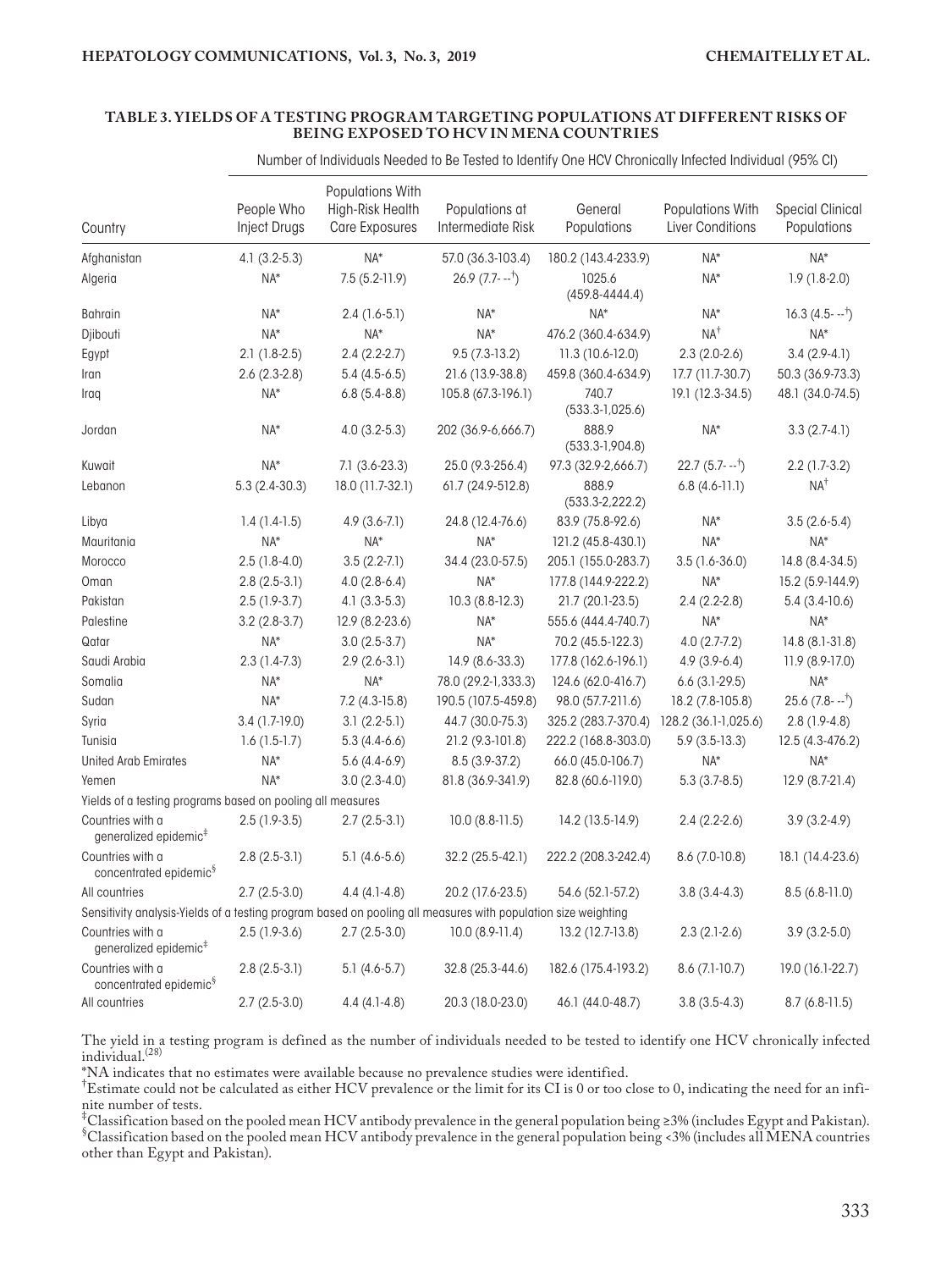a concentrated epidemic, and 8.5 for all the MENA countries.

Yields of a testing program for specific subpopulations by epidemic type and for the MENA region are presented in Supporting Table S1.

### **PROGRAM EFFICIENCY AND TESTING PROGRAM EXPANSION PATH CURVES**

The efficiency of the testing program is illustrated in Fig. 3. For countries with a generalized epidemic (Fig. 3A), the highest program efficiency was achieved by targeting populations with liver conditions, where only two individuals needed to be tested to identify one chronically infected individual. The expansion path curve was also largely flat by expanding the program to include PWID, populations with high-risk health care exposures, and special clinical populations; only two to four tests would be needed to identify one chronic infection. However, the curve edged upward with expansion of the program to include populations at intermediate risk and general populations, indicating diminishing returns, although still only 10



**FIG. 3.** Testing program expansion path curve in MENA countries. (A) Testing program expansion path curve for the yield, i.e., for the number of tests necessary to identify one HCV chronically infected individual for countries with a generalized epidemic (Egypt and Pakistan). (B) Testing program expansion path curve but for countries with a concentrated epidemic.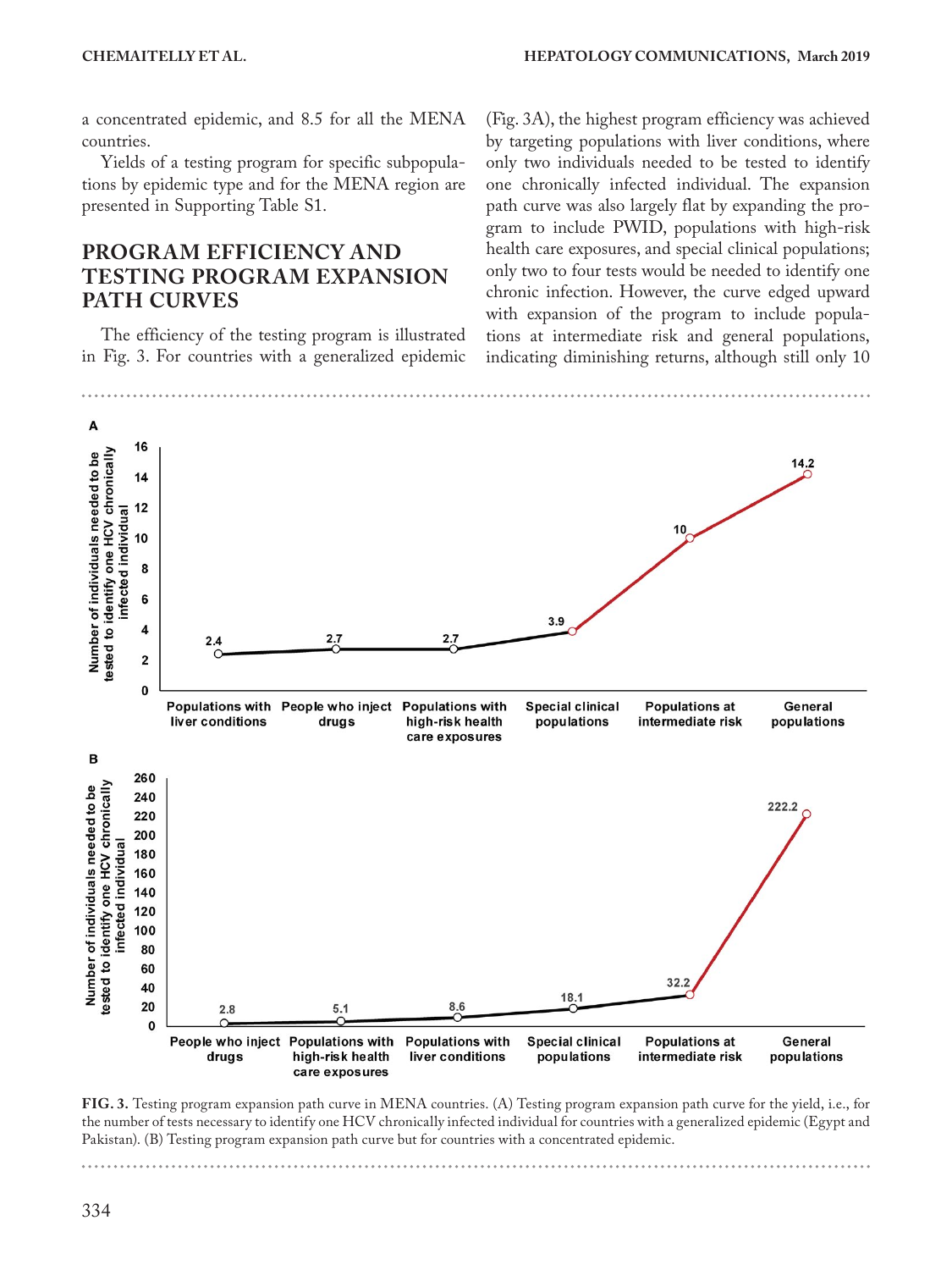to 15 tests would be needed to identify one chronic infection.

For countries with a concentrated epidemic (Fig. 3B), the highest program efficiency was achieved by targeting PWID, where only three individuals needed to be tested to identify one chronically infected individual. As the program was expanded to include populations with high-risk health care exposures and populations with liver conditions, five and nine tests, respectively, would be needed to identify a chronic infection. As the program was expanded to more populations, the curve began a rapid climb upward, highlighting the diminishing returns of testing. Most notably, expansion of the program to general populations implied exponentially more tests (>200) to identify a single chronic infection.

#### **SENSITIVITY ANALYSES**

Our estimates for the risk of having been exposed to HCV (Table 2), RRs of having been exposed to HCV infection (Supporting Table S3), and yields of a testing program (Table 3) were robust to data weighting using country population size.

Only  $\mathrm{Egypt}^{(7,66)}$  and Pakistan<sup>(11,12)</sup> had HCV serologic measures based on nationally representative population-based surveys. Pooled estimates for the risk of having been exposed to HCV using these data were 8.0% (95% CI, 6.1-9.8) for Egypt and 4.9% (95% CI, 4.7-5.1) for Pakistan. The corresponding numbers needed to be tested were 16.9 (95% CI, 13.6-21.7) for Egypt and 27.3 (95% CI, 26.3-28.5) for Pakistan. These estimates are similar to those generated using the totality of the evidence (Tables 2 and 3).

## **Discussion**

Based on analyses of a massive and systematic database of prevalence measures, we estimated the risk of exposure to HCV in the MENA region, quantified the yields of testing, and furnished a roadmap for efficiently rolling out testing programs, all for the purpose of expanding treatment coverage. The results demonstrated that major gains can be attained through a targeted approach that factors in epidemic type and is tailored to each country, thereby optimizing testing and treatment within budgetary constraints. Such a targeted approach has an additional indirect benefit

of effectively curtailing transmission, as populations with a higher risk of exposure are also the same populations that are more likely to pass the infection to uninfected persons. Although the analyses are specific to MENA countries, the results are probably generalizable to other LMICs and regions with similar epidemic patterns.

These findings inform development of testing programs and policies at the country and regional levels, thereby attending to the first and fourth of the WHO's GHSS strategic directions.<sup>(22,23)</sup> These call, respectively, for characterizing populations at increased risk of exposure and for ensuring efficiency, cost-effectiveness, and sustainability of programs.  $(4,22,23)$  With the constrained funding for HCV programming,  $^{(67-69)}$ the financial implications of poorly informed testing strategies and inefficient testing campaigns may cripple the political will to scale up test-and-treat programs, thus thwarting progress toward achieving the GHSS service coverage targets.<sup>(22,23,70)</sup> The presented results indicate a real opportunity for MENA countries to establish and/or optimize efficient test-andtreat programs. Such programs would not only tackle existing infection and disease burden but also lead to a gradual decline in incidence, thus meeting GHSS targets and simultaneously achieving the 2030 elimination goal.(22,23,70)

Epidemiologically and for testing strategies, MENA countries clustered into two main patterns: generalized epidemics where HCV prevalence in the general population is ≥3% (Egypt and Pakistan) and concentrated epidemics where prevalence is <3% (remaining countries). In countries with generalized epidemics (Table 2), the risk of having been exposed was high and similar for PWID, populations with liver conditions, and populations with high-risk health care exposures; in this last group, one in every two individuals is infected. This risk was also substantial, although less than the former groups, for special clinical populations, populations at intermediate risk, and even general populations, signifying the terminology of generalized epidemics.

Meanwhile, in countries with concentrated epidemics, there was a clear hierarchy in the risk of exposure (Table 2). PWID had the highest risk, followed by populations with high-risk health care exposures, populations with liver conditions, and special clinical populations. The relative role of PWID was thus higher here than in generalized epidemics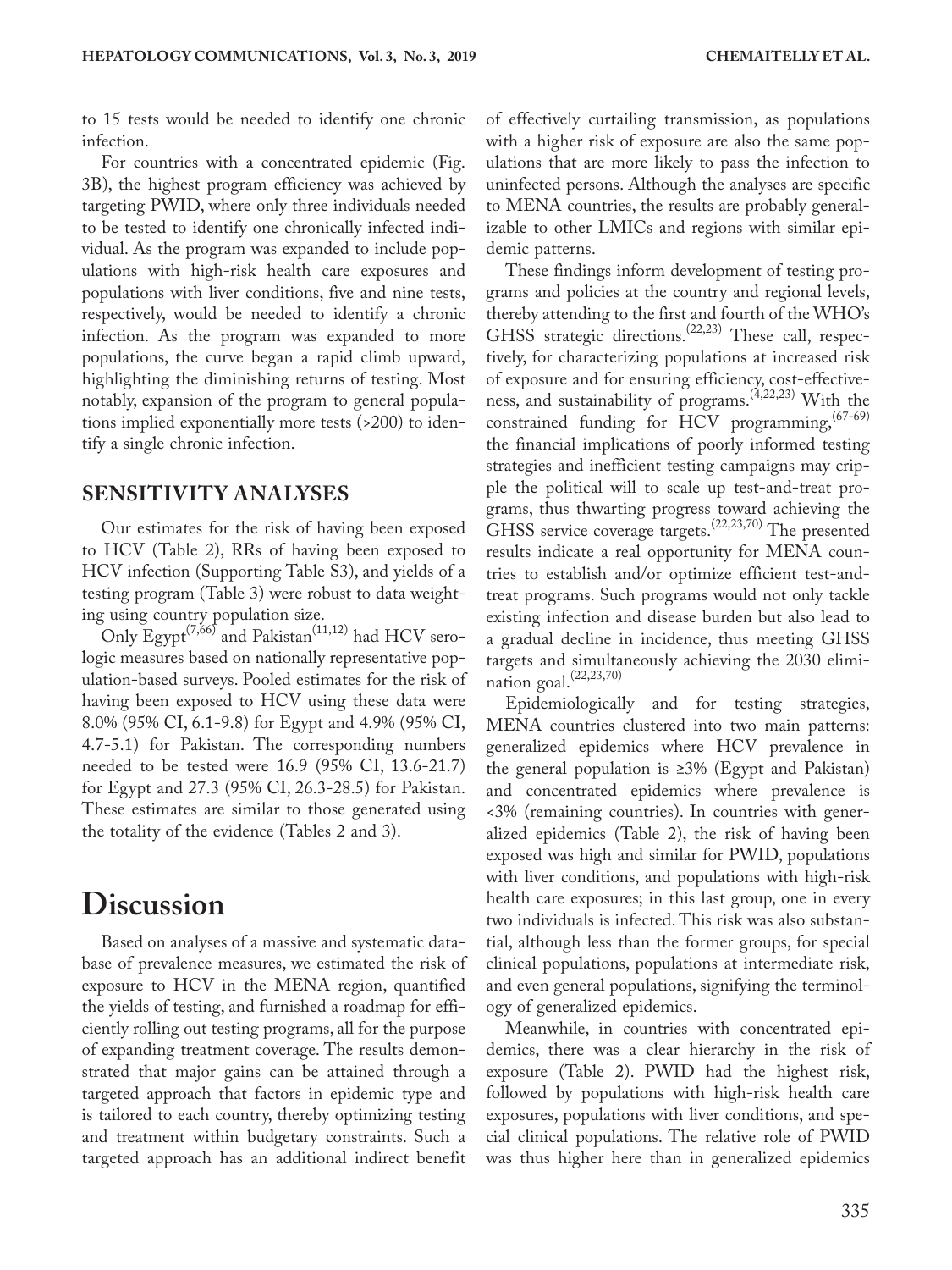(Table 2; Fig. 2A,B). The risk for populations at intermediate risk and for general populations was very low (Table 2). Overall, risk estimates across countries were consistent and comparable with those of recent global reviews and estimations for the general population $(5)$ (Supporting Table S4) and  $\text{PWD}^{(71)}$  (although with some differences) for few countries with small epidemics and less data.

Remarkably, for both generalized and concentrated epidemics, the risk of exposure in clinical populations, including populations with high-risk health care exposures and special clinical populations, was substantial if not very high, indicating a critical role for health care in transmission. Although this important role for health care may not be well appreciated,  $(26,72)$ it demonstrates that any successful test-and-treat strategy (broadly in LMICs) needs to consider this reality of transmission in health care settings in HCV programming.

Targeted facility-based testing may be gradually introduced to identify clinical populations most at risk (such as dialysis or transfusion patients). Testing can later be extended to other clinical populations (such as hospital inpatients) as resources become available. Of note is that populations with liver conditions also had a high risk of exposure. Despite the variability in risk by epidemic type, this testifies to the role of HCV in liver disease in the MENA region.

A wide reaching general population testing policy in generalized epidemics is supported by the results (Table 3; Fig. 3A) because the number of tests needed to identify a chronic infection is low (<20). Such policies may include door-to-door community-based testing,<sup>(73)</sup> routine testing in health services, and targeted testing for populations with high risk of exposure. However, in resource-constrained settings, a stepwise prioritization approach with targeted testing can still achieve higher program efficiency with the constraints in program resources.

Testing prioritization should be made with the aim of achieving the quickest public health gains in terms of achieving the elimination goal and thus should take into consideration testing efficiency based on the infection burden in specific population groups, the size of those population groups, and their contribution to the pool of infections within the country. For example, based on our findings, testing efficiency is highest if it targets, respectively, populations with liver conditions, PWID, and populations with high-risk health care exposures, where only two to four tests would be needed to identify a chronic infection, followed by special clinical populations, populations at intermediate risk, and eventually general populations. However, realities on the ground, such as the size of the population of concern and its contribution to the overall pool of infection, may change the prioritization order. Of note, challenges like ensuring adequate resources and necessary laboratory infrastructure to perform testing and linkage to treatment at the district level should also be considered, even in the context of generalized epidemics.

In concentrated epidemics, a targeted testing strategy is critical for program efficiency (Table 3; Fig. 3B). Testing is most efficient by targeting PWID, followed by populations with high-risk health care exposures, populations with liver conditions, and lastly, special clinical populations. Given the large number of tests needed to identify a single chronic infection, it will be difficult to justify commitment of large resources for testing populations at intermediate risk and general populations. For instance, >200 tests would be needed to identify a single case in general populations. This being said, modeling studies could be used to assess the full impact of testing strategies on cost before a detailed policy is established.

The provided strategies for testing are based on an epidemiologic perspective. However, other considerations can affect implementation of testing programs. Testing prioritization policies should follow treatment policies and take into consideration the availability of treatment for HCV. Testing strategies also need to factor in the ease of identifying populations at different risks of exposure as some populations may be difficult to identify and target. The size of each target population also needs to be considered. The size of the target population is an important factor; for instance, the size of PWID in a specific country may be too small relative to the overall size of the infected population, thereby affecting consideration, optimization, and logistics of resource allocation.

Population accessibility is yet one more important factor. Accessing current PWID or ex-PWID may prove difficult.<sup> $(47)$ </sup> Risk of reinfection is another factor, such as for PWID and populations with highrisk health care exposures. With the recent increasing availability of generic DAA medicines in MENA countries at a cost below \$100, such as in Egypt<sup> $(18,19)$ </sup> and Pakistan,<sup>(20,21)</sup> which are the two most affected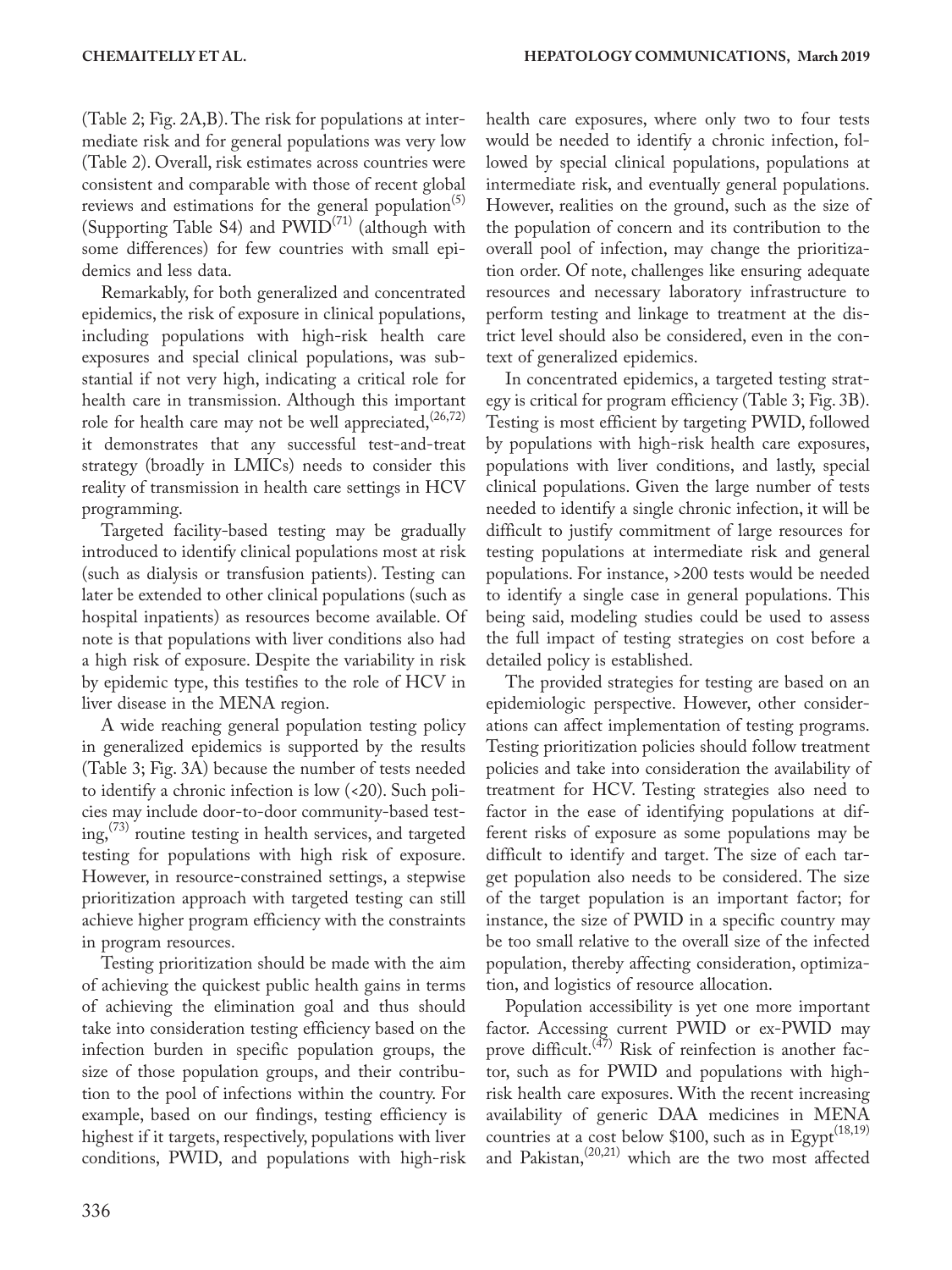countries, effort should be paid to prioritize and target testing and treatment based on the most efficient public health considerations, with a gradual scale-up to attain universal coverage of all population groups and elimination of HCV as an epidemic of public health concern. Cost-effectiveness is another consideration, and this varies from one country to another based on actual costs of testing and treatment and the country-specific cost-effectiveness threshold as set based on the per-capita gross domestic product. $(74,75)$ 

Our analyses are limited by the variability in quantity and quality of available data. For some countries, prevalence measures in some of the epidemiologic populations were not available or not sufficient to warrant estimations. On occasion, estimates were based on a small number of studies that may not have been representative of the considered population. We provided an analysis to inform testing with a focus on developing a regional strategy, but this may not be sufficient to devise a country-specific optimal strategy. The latter may need to incorporate additional data and contextual factors and be conducted as in-depth country-specific analyses that include all subpopulations beyond the broad populations considered here. In the present study, however, the focus was on analyses at the regional level and by epidemic type.

The effect of age, although important, also could not be assessed as age-stratified prevalence measures were not available for most countries. When available, these varied in how they were reported; different studies used different age group definitions, rendering a pooled analysis difficult. Another challenge was the variability in the affected age cohorts in one country to another given epidemic history, say in Egypt versus Pakistan.<sup> $(11,13,50)$ </sup> Inclusion of age, thus, is best addressed through in-depth country-specific analyses, with the development of sensitive and specific risk scores being an additional aim.

The inverse variance weighting method was used when estimating pooled HCV prevalence. However, sensitivity analysis adding country population size for weighting data had no impact on our estimates for the pooled prevalence or related measures (yields of a testing program and RRs). Another method for weighting data, such as by time, could have also been considered. Yet, epidemic time-trend data were too limited for most countries to inform weighting that factors the epidemic's temporal evolution. Overall, data were most complete only for Egypt and Pakistan,

the two countries with generalized yet strikingly different epidemics.<sup>(50,54)</sup>

Our study has key strengths. The analyzed database is, to our knowledge, the largest and most comprehensive ever assembled of HCV prevalence measures. The database was built systematically and through standardized protocols and included all available prevalence measures in all populations in MENA countries. Such scope of epidemiologic evidence allowed extensive and stratified analyses that could not have been possible without such a database.

In conclusion, population risk of exposure depends on whether the type of epidemic is generalized or concentrated. Risk of exposure varies immensely by population and shows a distinctive hierarchy in concentrated epidemics, but a less distinctive hierarchy in generalized epidemics. These findings indicate different testand-treat strategies by epidemic type. In all countries, however, testing strategy should be targeted with prioritization determined by risk of exposure. Populations with liver conditions, clinical populations, and PWID should be at the core of every testing strategy. These findings inform the development of testing guidelines at the country and regional levels, thereby attending to the GHSS strategic directions to ensure program efficiency and sustainability of HCV programs.

*Acknowledgment:* We are grateful for the infrastructure support provided by the Biostatistics, Epidemiology, and Biomathematics Research Core at Weill Cornell Medicine-Qatar.

#### **REFERENCES**

- 1) Stanaway JD, Flaxman AD, Naghavi M, Fitzmaurice C, Vos T, Abubakar I, et al. The global burden of viral hepatitis from 1990 to 2013: findings from the Global Burden of Disease Study 2013. Lancet 2016;388:1081-1088.
- 2) Mohd Hanafiah K, Groeger J, Flaxman AD, Wiersma ST. Global epidemiology of hepatitis C virus infection: new estimates of age-specific antibody to HCV seroprevalence. Hepatology 2013;57:1333-1342.
- 3) Lavanchy D. Evolving epidemiology of hepatitis C virus. Clin Microbiol Infect 2011;17:107-115.
- 4) World Health Organization. The Global Hepatitis Report. Geneva, Switzerland: World Health Organization; 2017.
- 5) Gower E, Estes C, Blach S, Razavi-Shearer K, Razavi H. Global epidemiology and genotype distribution of the hepatitis C virus infection. J Hepatol 2014;61(Suppl.):S45-S57.
- 6) Chemaitelly H, Mahmud S, Chaabna K, Kouyoumjian SP, Mumtaz GR, Abu-Raddad LJ. The Epidemiology of Hepatitis C Virus in the World Health Organization Eastern Mediterranean Region: Implications for Strategic Action. Geneva, Switzerland: World Health Organization. In press.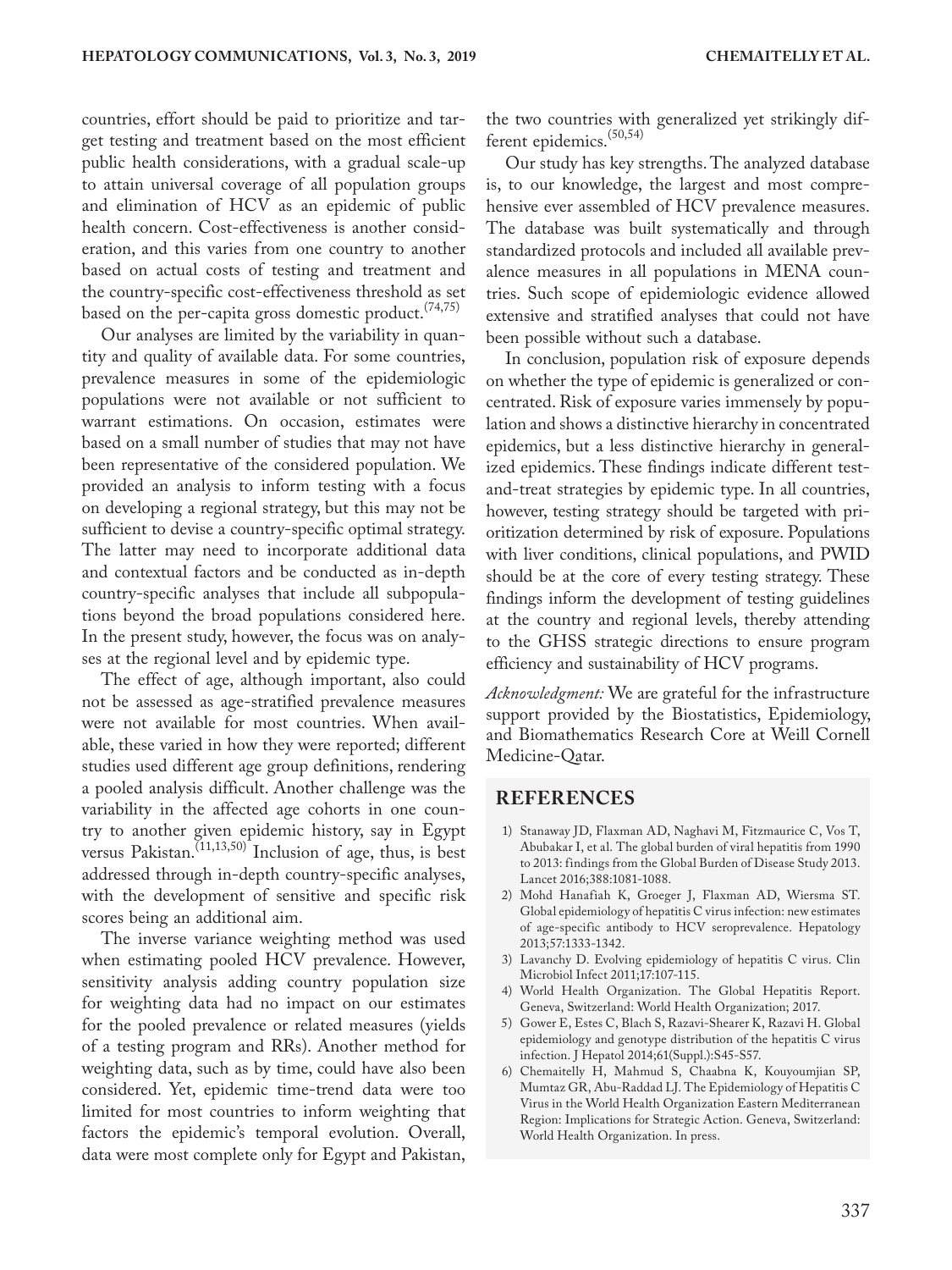- 7) Ministry of Health and Population Egypt, El-Zanaty and Associates Egypt, and ICF International. Egypt Health Issues Survey 2015. Cairo, Egypt, and Rockville, MD: Ministry of Health and Population and ICF International; 2015.
- 8) El-Zanaty F, Way A. Egypt Demographic and Health Survey 2008. Cairo, Egypt: Ministry of Health, El-Zanaty and Associates/Egypt, and Macro International; 2009.
- 9) Mohamoud YA, Mumtaz GR, Riome S, Miller D, Abu-Raddad LJ. The epidemiology of hepatitis C virus in Egypt: a systematic review and data synthesis. BMC Infect Dis 2013;13:288.
- 10) Kouyoumjian SP, Chemaitelly H, Abu-Raddad LJ. Characterizing hepatitis C virus epidemiology in Egypt: systematic reviews, meta-analyses, and meta-regressions. Sci Rep 2018;8:1661.
- 11) Qureshi H, Bile KM, Jooma R, Alam SE, Afridi HU. Prevalence of hepatitis B and C viral infections in Pakistan: findings of a national survey appealing for effective prevention and control measures. East Mediterr Health J 2010;16(Suppl):S15-S23.
- 12) Umar M, Bushra HT, Ahmad M, Data A, Ahmad M, Khurram M, et al. Hepatitis C in Pakistan: a review of available data. Hepat Mon 2010;10:205-214.
- 13) Al Kanaani Z, Mahmud S, Kouyoumjian SP, Abu-Raddad LJ. The epidemiology of hepatitis C virus in Pakistan: systematic review and meta-analyses. R Soc Open Sci 2018;5:180257.
- 14) Hajarizadeh B, Grebely J, Dore GJ. Epidemiology and natural history of HCV infection. Nat Rev Gastroenterol Hepatol 2013;10:553-562.
- 15) Advances in the treatment of hepatitis C virus infection from EASL 2015: The 50th Annual meeting of the European Association for the Study of the Liver, April 22–26, 2015, Vienna, Austria. Gastroenterol Hepatol (N Y) 2015;11(Suppl. 3):1-23.
- 16) Chen C. Gilead's new hepatitis C drug approved by FDA, priced at \$74,760. [https://www.bloomberg.com/news/articles/2016-](https://www.bloomberg.com/news/articles/2016-06-28/gilead-wins-fda-approval-of-hepatitis-c-drug-for-all-genotypes) [06-28/gilead-wins-fda-approval-of-hepatitis-c-drug-for-all](https://www.bloomberg.com/news/articles/2016-06-28/gilead-wins-fda-approval-of-hepatitis-c-drug-for-all-genotypes)[genotypes.](https://www.bloomberg.com/news/articles/2016-06-28/gilead-wins-fda-approval-of-hepatitis-c-drug-for-all-genotypes) Published June 28, 2016. Accessed October 2, 2017.
- 17) Advances in the treatment of hepatitis C virus infection from the 2016 EASL meeting: The Annual Meeting of the European Association for the Study of the Liver, April 13–17, 2016, Barcelona, Spain. Gastroenterol Hepatol (N Y) 2016;12(Suppl. 2):1-22.
- 18) Kim DD, Hutton DW, Raouf AA, Salama M, Hablas A, Seifeldin IA, et al. Cost-effectiveness model for hepatitis C screening and treatment: implications for Egypt and other countries with high prevalence. Glob Public Health 2015;10:296-317.
- 19) El-Akel W, El-Sayed MH, El Kassas M, El-Serafy M, Khairy M, Elsaeed K, et al. National treatment programme of hepatitis C in Egypt: hepatitis C virus model of care. J Viral Hepat 2017;24:262-267.
- 20) Price of Hepatitis-C drug fixed at Rs5,868. [https://www.the](https://www.thenews.com.pk/print/97674-Price-of-Hepatitis-C-drug-fixed-at-Rs5868)[news.com.pk/print/97674-Price-of-Hepatitis-C-drug-fixed](https://www.thenews.com.pk/print/97674-Price-of-Hepatitis-C-drug-fixed-at-Rs5868)[at-Rs5868](https://www.thenews.com.pk/print/97674-Price-of-Hepatitis-C-drug-fixed-at-Rs5868). Published February 12, 2016. Accessed January 3, 2018.
- 21) National Hepatitis Strategic Framework launched. [http://nation.](http://nation.com.pk/09-Oct-2017/national-hepatitis-strategic-framework-launched) [com.pk/09-Oct-2017/national-hepatitis-strategic-framework](http://nation.com.pk/09-Oct-2017/national-hepatitis-strategic-framework-launched)[launched](http://nation.com.pk/09-Oct-2017/national-hepatitis-strategic-framework-launched). Published October 9, 2017. Accessed January 3, 2018.
- 22) World Health Organization. Global Health Sector Strategy on Viral Hepatitis, 2016–2021. Geneva, Switzerland: World Health Organization; 2016.
- 23) World Health Organization. Combating Hepatitis B and C to Reach Elimination by 2030. Geneva, Switzerland: World Health Organization; 2016.
- 24) Vijayan T, Klausner JD. Hepatitis C: challenges and opportunities in the laboratory diagnosis of infection. MLO Med Lab Obs 2016;48(16):18.
- 25) World Health Organization. Guidelines on Hepatitis B and C Testing. Geneva, Switzerland: World Health Organization; 2017.
- 26) Hutin YJ, Bulterys M, Hirnschall GO. How far are we from viral hepatitis elimination service coverage targets? J Int AIDS Soc 2018;21(Suppl. 2):e25050.
- 27) Zuure F, Davidovich U, Kok G, Depla AC, Hoebe C, van den Hoek A, et al. Evaluation of a risk assessment questionnaire to assist hepatitis C screening in the general population. Euro Surveill 2010;15:19539.
- 28) Rembold CM. Number needed to screen: development of a statistic for disease screening. BMJ 1998;317:307-312.
- 29) Chemaitelly H, Mahmud S, Chaabna K, Kouyoumjian SP, Mumtaz GR, Abu-Raddad LJ. The epidemiology of hepatitis C virus in the World Health Organization Eastern Mediterranean Region: Implications for strategic action. World Health Organization Report. In press.
- 30) Chemaitelly H, Mahmud S, Rahmani AM, Abu-Raddad LJ. The epidemiology of hepatitis C virus in Afghanistan: systematic review and meta-analysis. Int J Infect Dis 2015;40:54-63.
- 31) **Fadlalla FA**, **Mohamoud YA**, Mumtaz GR, Abu-Raddad LJ. The epidemiology of hepatitis C virus in the Maghreb region: systematic review and meta-analyses. PLoS One 2015;10:e0121873.
- 32) Mohamoud YA, Riome S, Abu-Raddad LJ. Epidemiology of hepatitis C virus in the Arabian Gulf countries: systematic review and meta-analysis of prevalence. Int J Infect Dis 2016;46:116-125.
- 33) Chaabna K, Kouyoumjian SP, Abu-Raddad LJ. Hepatitis C virus epidemiology in Djibouti, Somalia, Sudan, and Yemen: systematic review and meta-analysis. PLoS One 2016;11:e0149966.
- 34) Mahmud S, Akbarzadeh V, Abu-Raddad LJ. The epidemiology of hepatitis C virus in Iran: systematic review and meta-analyses. Sci Rep 2018;8:150.
- 35) Chemaitelly H, Chaabna K, Abu-Raddad LJ. The epidemiology of hepatitis C virus in the Fertile Crescent: systematic review and meta-analysis. PLoS One 2015;10:e0135281.
- 36) Higgins JP, Green S, eds. Cochrane Handbook for Systematic Reviews of Interventions, 1st ed. Hoboken, NJ: Wiley-Blackwell; 2008.
- 37) Moher D, Liberati A, Tetzlaff J, Altman DG; PRISMA Group. Preferred reporting items for systematic reviews and meta-analyses: The PRISMA statement. PLoS Med 2009;6:e1000097.
- 38) Abu-Raddad LJ, Akala FA, Semini I, Riedner G, Wilson D, Tawil O. Characterizing the HIV/AIDS Epidemic in the Middle East and North Africa: Time for Strategic Action. Washington, DC: World Bank; 2010.
- 39) Abu-Raddad LJ, Hilmi N, Mumtaz G, Benkirane M, Akala FA, Riedner G, et al. Epidemiology of HIV infection in the Middle East and North Africa. AIDS 2010;24(Suppl. 2):S5–S23.
- 40) Choo Q-L, Kuo G, Weiner AJ, Overby LR, Bradley DW, Houghton M. Isolation of a cDNA clone derived from a blood-borne non-A, non-B viral hepatitis genome. Science 1989;244:359-362.
- 41) Kuo G, Choo Q, Alter H, Gitnick G, Redeker A, Purcell R, et al. An assay for circulating antibodies to a major etiologic virus of human non-A, non-B hepatitis. Science 1989;244:362-364.
- 42) Heijnen M, Mumtaz GR, Abu-Raddad LJ. Status of HIV and hepatitis C virus infections among prisoners in the Middle East and North Africa: review and synthesis. J Int AIDS Soc 2016;19:20873.
- 43) Harfouche M, Chemaitelly H, Kouyoumjian SP, Mahmud S, Chaabna K, Al-Kanaani Z, et al. Hepatitis C virus viremic rate in the Middle East and North Africa: systematic synthesis, meta-analyses, and meta-regressions. PLoS One 2017;12:e0187177.
- 44) Mahmud S, Al-Kanaani Z, Chemaitelly H, Chaabna K, Kouyoumjian SP, Abu-Raddad LJ. Hepatitis C virus genotypes